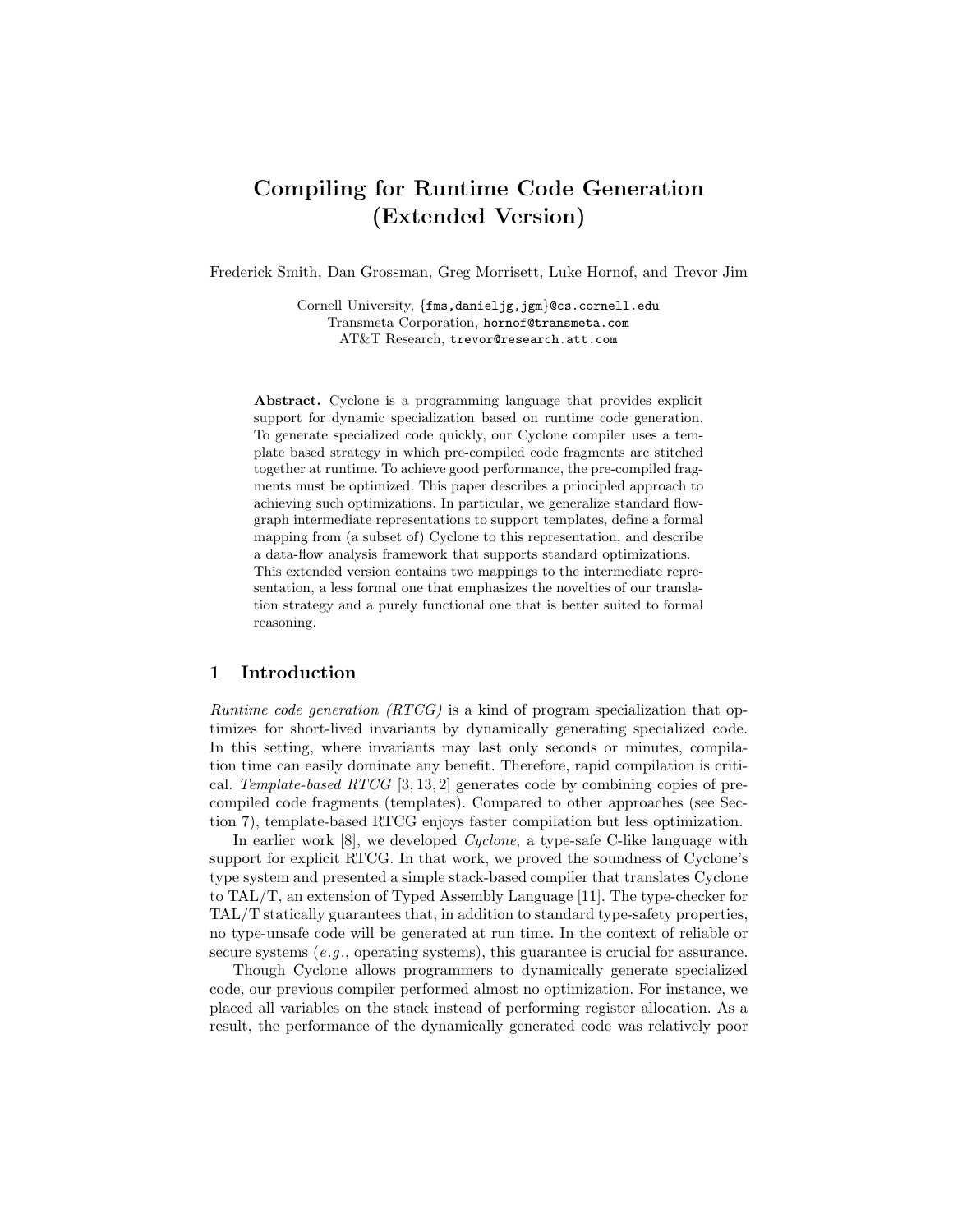compared to statically generated, but highly-optimized, code. In contrast, the Tempo template-based RTCG system [3, 13] is able to achieve high performance by generating C code with a clever use of labels (to define template boundaries), and then passing the resulting code to GCC. Though an expedient approach, the Tempo designers had to trick GCC into compiling template-based code, and as a result, the compiler does not always generate correct code. Furthermore, the output of GCC cannot be (easily) type-checked. Consequently, Tempo cannot be used in settings where reliability or security are just as important as performance.

We therefore set out to adapt traditional flow-graph intermediate representations, data-flow analyses (such as liveness analysis), and optimizations (such as register allocation) to the template-based RTCG setting, so that we might achieve both high-performance and high-assurance. This project requires a template-aware intermediate representation, a translation from Cyclone to the less structured intermediate form, and a sound and effective framework for performing data-flow-based optimization. We quickly encountered a number of subtleties that suggested these tasks were more difficult than they first appeared.

Our contributions include (1) a formal translation from a source language to an intermediate form, (2) an analysis for computing control-flow graphs for functions containing templates, and (3) a discussion about performing optimizations in the presence of RTCG. Although we describe small theoretical languages, they capture the most interesting aspects of our new optimizing RTCG compiler.

# **2 Overview**

Cyclone is a type-safe C-like language supporting polymorphism, exceptions, and, of course, RTCG. There are four constructs that support RTCG: codegen, cut, splice, and fill. These constructs are best conceptualized as manipulating "strings" to construct the text of a new function. For example, the function dot gen below takes a vector u and returns a function specialized for taking dot products of u. The boxes are used to highlight code fragments that are dynamically assembled to produce the specialized function.

```
(int[] \rightarrow int) dot-gen(int u[])return codegen (
     int dot(int v[]) { int result = 0;
     cut { for(int i=0; i<size(u); i++)
              spline{\ result \leftarrow \text{fill}(u[i]) \right] * v[fill(i)]; \};return result;
}
```
The expression codegen  $(int(\text{dot}(int)[-...])$  indicates runtime code generation of a function,  $\det$ . The cut  $\{\ldots\}$  suspends code generation and drops back into running code for dot gen. On each loop iteration, splice {... } appends a copy of its contents to the body of dot. Furthermore, each copy is specialized using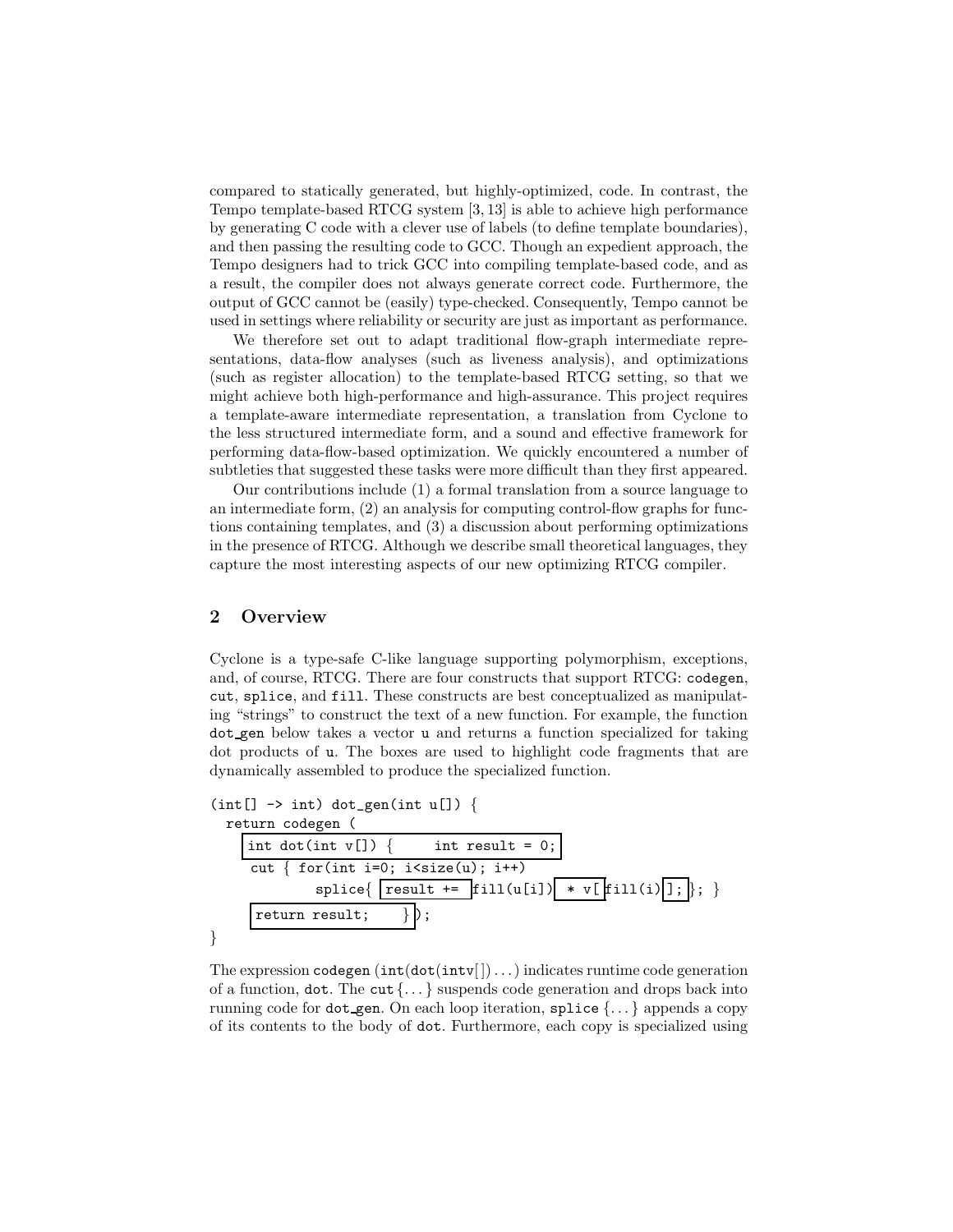the fill construct to place the values of u[i] and i in the generated code. Thus, executing  $dot_{gen}({12,24,32})$  returns a function like this one:

```
int dot(int v[]) {
  int result = 0;
 result += 12 * v[0];result += 24 * v[1];result += 32 * v[2];
  return result;
}
```
In this example, RTCG allows us to eliminate the looping overhead and to fold constants into the instructions. A more aggressive version of  $dot_{gen}$  could generate different code when an element of u is zero, one, or a power of two.

The RTCG primitives could be implemented using string manipulation and calls to a conventional compiler. Doing so would ensure that the resulting code was well optimized. For instance, we could reasonably expect that the result variable would be allocated a register. However, the overhead of a conventional compiler makes it difficult to take advantage of short-lived invariants.

We therefore use a different approach, leveraging the fact that Cyclone does not permit arbitrary operations on code fragments. In particular, we pre-compile code fragments into templates—binary code fragments with "holes" for run-time values—when we initially compile the program. These templates can be quickly copied, and their holes can be filled, to produce a specialized function with low overhead. For example, the compiled dot gen would use three templates: (1) for the function prologue and for initializing  $result$ , (2) for adding to result some constant value  $(u[i])$  multiplied by a vector element at some constant offset  $(i)$ , and (3) for returning result and the function epilogue.

To achieve good code, we must perform optimizations on the templates, such as register allocation, at compile time. But how can we perform the necessary data-flow analyses, such as live-range analysis, when templates can be dynamically assembled at run-time? The approach we suggest here is to perform dataflow analysis on the *generating* function to construct a *generating graph*—an approximation of the control-flow graph—for the functions that may be generated at run-time. Then we can use the generating graph to analyze the possible data-flow paths of the templates and optimize them.

For example, by analyzing dot gen, we know that, no matter what specialized function it produces, the control flow graph will have a restricted form: It will start with one copy of the first template, followed by some number of copies of the second template (appropriately specialized with constants), and then one copy of the third. Such an analysis would allow us to compute accurate live ranges for the variables of the function, and to allocate them to registers.

In what follows, we make these informal ideas precise by formally defining a core subset of Cyclone (Section 3), an intermediate representation with explicit support for templates (Section 4), and a compiler that maps Mini-Cyclone to the intermediate representation (Section 5). We then discuss how analyses and optimizations may be applied to the intermediate representation (Section 6).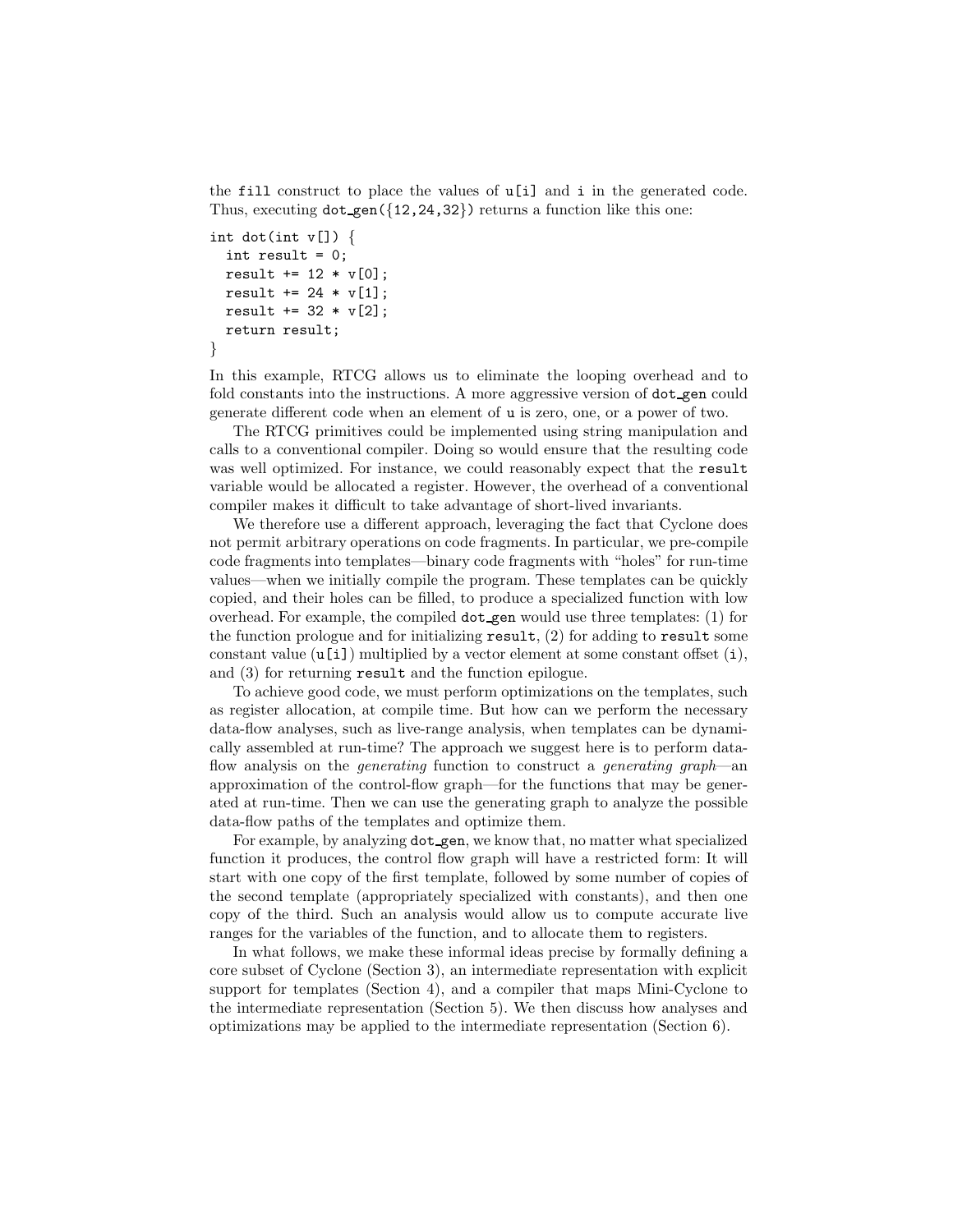| (integers) $i \in \mathcal{Z}$  |  |                                                                                                      |
|---------------------------------|--|------------------------------------------------------------------------------------------------------|
| (function names) $f \in CYCVAR$ |  |                                                                                                      |
| (variables)                     |  | $x \in$ CYCVAR                                                                                       |
| (expressions)                   |  | $e$ := $i   f   x   e_1 + e_2   e(e_1, \ldots, e_n)  $ codegen D   fill e                            |
| (statements)                    |  | $s := x := e   s_1; s_2   \text{if}(e) s_1 \text{ else } s_2   \text{while}(e) s   \text{return } e$ |
|                                 |  | $ $ cut s $ $ splice s                                                                               |
| (functions)                     |  | $D ::= f(x_1, \ldots, x_n) s$                                                                        |
| (programs)                      |  | $P ::= D_1, \ldots, D_n$                                                                             |

**Fig. 1.** Mini-Cyclone Syntax

The translation in Section 5 is rather informal; much of the translation environment's structure is unspecified and target code is "emitted" in an undefined imperative fashion. In the appendix we present a formal translation, independent of the first though identical in its overall strategy, which completely describes translation environments. The translation itself is a pure monadic-style function over such environments. Such formality should facilitate formal reasoning about properties of the translation (for example, correctness), but we leave such reasoning to future work.

## **3 Mini-Cyclone**

Figure 1 presents the abstract syntax for Mini-Cyclone, a subset of Cyclone that serves as this paper's source language. The primitive values are integers  $(i)$ and function names  $(f)$ . The other standard expressions are variables, addition, and function application. Similar to Cyclone, there are two expression forms for RTCG: codegen d generates a function and returns a pointer to it. fill  $e$  uses the evaluation of e as a constant in the enclosing code fragment.

The standard statements (assignment, composition, conditional, loop, and return) all have their usual meaning.  $\text{cut } s$  must occur within a code fragment for a generated function. Its meaning is to execute  $s$  in the generating function while the generated function is being generated. **splice** s must occur within a cut. It treats s as a code fragment belonging to the function that was being generated when the enclosing cut began executing. A copy of s is placed after the code that has already been generated.

A Mini-Cyclone function takes a fixed number of arguments and executes a body, which is just a statement. For simplicity here, we ignore types and assume that code is well-formed.

# **4 Target Language**

Our compiler's intermediate representation is a standard low-level block-based language with special RTCG instructions and the type information needed to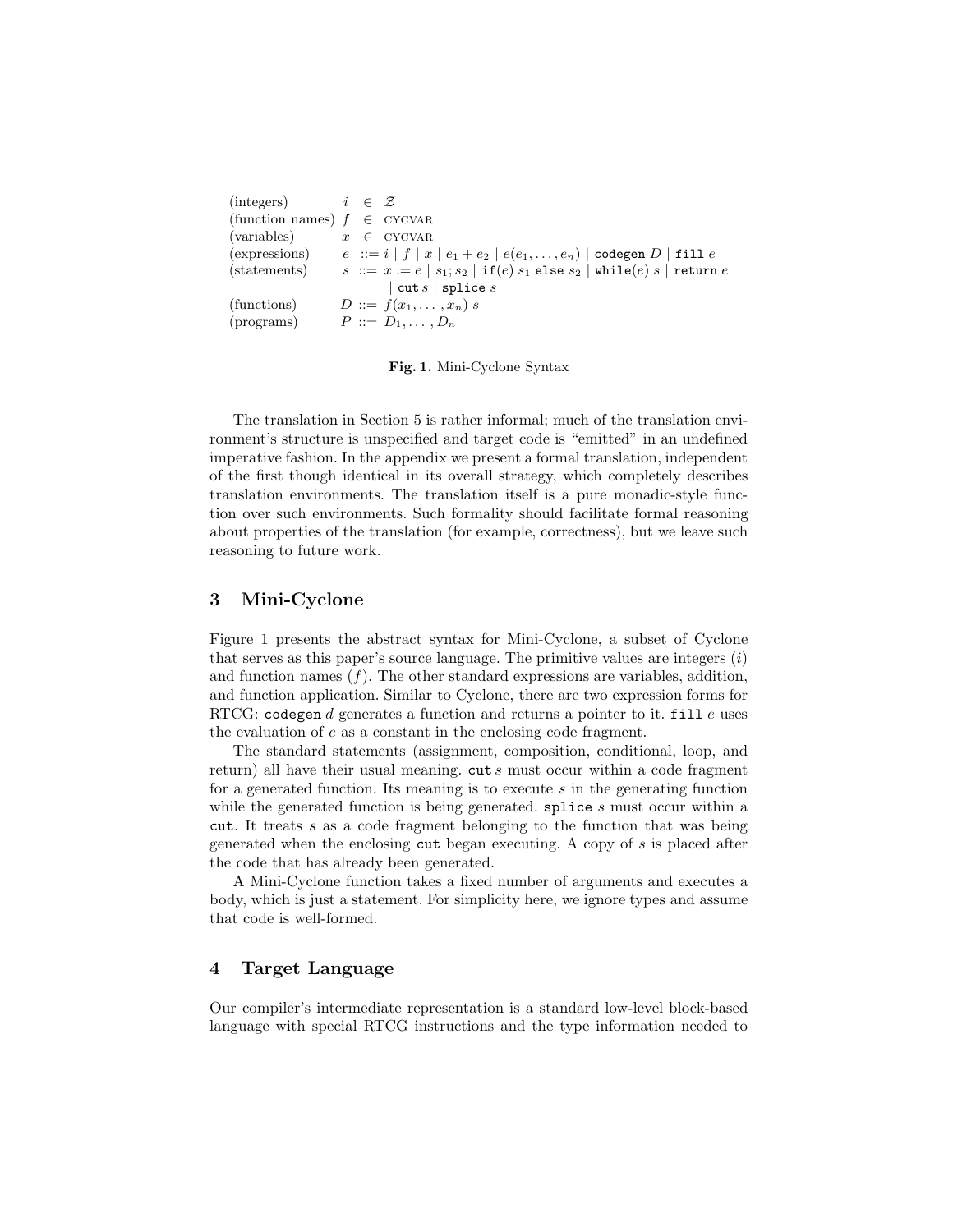generate certified code. In this paper, we focus on compiling for RTCG, so we ignore typing issues and use a target language called CIR that is sufficient for compiling Mini-Cyclone.

|                                                                                                                                                                  |                     | $\text{(instruction)} \quad \iota ::= x := v$                                                                                                                                                                                       |
|------------------------------------------------------------------------------------------------------------------------------------------------------------------|---------------------|-------------------------------------------------------------------------------------------------------------------------------------------------------------------------------------------------------------------------------------|
| $i \in \mathcal{Z}$<br>$x \in \text{VAR}$<br>$l \in \text{LABEL}$<br>$h \in \text{HOLE}$<br>$t \in \text{TEMPLATE}$<br>$r \in$ REGION<br>$p \in \text{INSTANCE}$ |                     | $x := v_1 + v_2$<br>$x:=v(x_1,\ldots,x_n)$<br>$x := [h]$<br>$r := \mathtt{start}\; l$<br>$p := \text{copy } t \text{ into } r$<br>$\frac{\texttt{fill}}{ }$ p.[h] with v<br>fill $p_1$ . $[h]$ with $p_2.l$<br>$x :=$ end $r$       |
| (value) $v ::= x   l   i$<br>(destination) $d ::= l   \circ   [h]$                                                                                               | $(\text{transfer})$ | $\chi ::= \texttt{jump} \ d \mid \texttt{jnz} \ x ? \ d_1 : d_2 \mid \texttt{retn} \ x$<br>(block) $B ::= (l, t, \iota_1 \dots \iota_n, \chi)$<br>(function) $F ::= (x_1, \ldots, x_n)B_1, \ldots, B_m$<br>$P ::= F_1, \ldots, F_n$ |

**Fig. 2.** CIR Syntax

Figure 2 shows the syntax for CIR. A CIR program is a collection of functions. A function has a list of parameters and a list of blocks. A block has a label (l), a template name (t), an instruction sequence  $(\iota_1,\ldots,\iota_n)$ , and a control transfer  $(\chi)$ . The first block is the function's entry point; its label serves as the function's name. Assignment  $(x := v)$ , addition  $(x := v_1 + v_2)$ , function call  $(x := v(x_1, \ldots, x_n))$ , return (retn x), and jump (jmp d) are standard. The conditional transfer (jnz  $x ? d_1 : d_2$ ) jumps to  $d_1$  if  $x \overline{1}$  is not zero, else it jumps to  $d_2$ . The destination  $\circ$  is a "fall through" — in block  $B_i$  of a function,  $\circ$  is equivalent to the label of  $B_{i+1}$ .

A CIR function represents either code that is directly executable or a (template) container. Executable functions must not contain holes, whereas containers can. The template names on the blocks within a container are used to group blocks into templates. Specifically, a template  $t$  is the list of blocks with template name  $t<sup>1</sup>$  Executable functions use containers to generate code dynamically by *copying templates* (t) into *code regions* (r) and *filling* holes ([h]). We call a copy of a template an *instance* (p). Holes ([h]) allow generating code to specialize instances. Generating code can dictate the control flow of generated code by filling destination holes, and can insert values into the generated instructions by filling value holes  $(x := [h])$ .

The instruction  $r :=$  start l allocates a code region and binds it to r. All templates copied into  $r$  should come from the (container) function named  $l$ .

<sup>&</sup>lt;sup>1</sup> The order of blocks in the template is the same as their order in the function. Template names within executable functions are present only to simplify the syntax.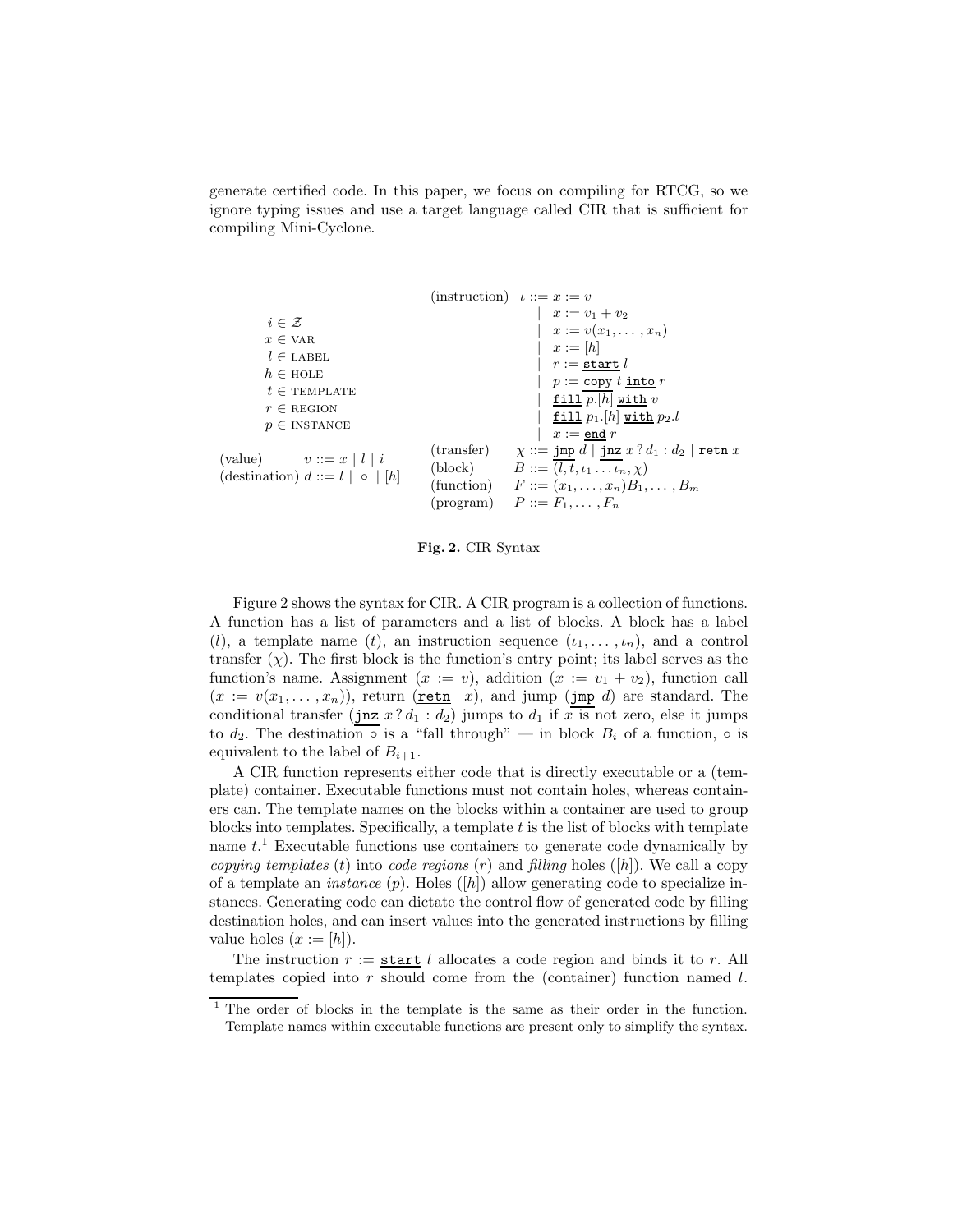$$
(u) (dot-gen,-, r := start dot \n $p_1 := \text{copy } t_1 \text{ into } r$   
\n $i := 0,$   
\n $j_m p \circlearrowleft$   
\n $(l_3, \_,$   $tst := i < size(u),$   
\n $j_m p \circlearrowleft$   
\n $(l_4, \_,$   $tst := i < size(u),$   
\n $j_m p \cdot t = x * v[i]$   
\n $j_m p \cdot t = x * v[i]$   
\n $l_4, \_,$   $p_2 := \text{copy } t_2 \text{ into } r$   
\n $f := \text{align } [p_2, [h_1] \text{ with } u[i]$   
\n $j_m p \cdot t = x + 1,$   
\n $j_m p \cdot t = x + 1,$   
\n $j_m p \cdot t = i + 1,$   
\n $j_m p \cdot t = i + 1,$   
\n $j_m p \cdot t = j + 1,$   
\n $j_m p \cdot t = j + 1,$   
\n $j_m p \cdot t = j + 1,$   
\n $j_m p \cdot t = j + 1,$   
\n $j_m p \cdot t = j + 1,$   
\n $j_m p \cdot t = j + 1,$   
\n $j_m p \cdot t = j + 1,$   
\n $j_m p \cdot t = j + 1,$   
\n $j_m p \cdot t = j + 1,$   
\n $j_m p \cdot t = j + 1,$   
\n $j_m p \cdot t = j + 1,$   
\n $j_m p \cdot t = j + 1,$   
\n $j_m p \cdot t = j + 1,$   
\n $j_m p \cdot t = j + 1,$   
\n $j_m p \cdot t = j + 1,$   
\n $j_m p \cdot t = j + 1,$   
\n $j_m p \cdot t = j + 1,$   
\n $j_m p \cdot t = j + 1,$   
\n $j_m p \cdot t = j + 1,$   
\n $j_m p \cdot t = j + 1,$   
\n $j_m p \cdot t = j + 1,$   
\n $j_m p \cdot t = j + 1,$   
\n<
$$

**Fig. 3.** Translation of the dot gen example (simplified)

The instruction  $p := \text{copy } t$  into r puts an instance of t after the instances previously copied into  $r^2$  p becomes a reference to the new instance. The two fill instructions  $(\underline{\textbf{fill}} p.[h] \underline{\textbf{with}} \dots)$  both fill the hole h of the specified instance (p). The second form allows one instance to refer directly to a label in another instance. That way, the generating code can put inter-template jumps in the generated code. Finally,  $x := \text{end } r$  completes the generation of a function and binds x to the resulting function pointer.

Inter-template jumps merit further discussion. It makes no sense for a template to refer directly to a label in another template. To which instance of a template would such a label refer? Therefore, the generating code must create all inter-template control flow using the  $\underline{\text{fill}} p_1$ .[h] with  $p_2$ .l instruction. There is an important exception: If a template's last block has a fall-through destination (such as  $\text{imp}\circ$ ), then control will flow from an instance of that template to the next instance in the code region. That is, fall-through destinations refer to the code region's next block, not the container function's next block.

Figure 3 shows our dot gen example in CIR (extended with arrays, etc.). The translation of Section 5 would introduce more variables but would otherwise produce similar output. Notice the function *dot* contains holes, so it is not executable. When  $dot\_gen$  is called, it creates a code region r in which to generate a function. It then copies  $dot's$  prologue,  $t_1$ , and enters the loop consisting of blocks  $l_3$  and  $l_4$ . The loop copies an instance of  $t_2$  and binds  $p_2$  to it.  $p_2$  is used when filling holes  $h_1$  and  $h_2$  to specify which instance's holes to fill. Hole  $h_1$  is filled with the value in  $u[i]$  and hole  $h_2$  is filled with the counter i. After the loop,  $dot$ -gen copies  $dot$ 's epilogue,  $t_3$ , and ends the code generation.

To employ inter-template optimizations on dot, it helps to have an approximation of the order its templates might be copied. Put another way, we seek

<sup>&</sup>lt;sup>2</sup> The implementation detects buffer overflow and moves the region to a larger buffer.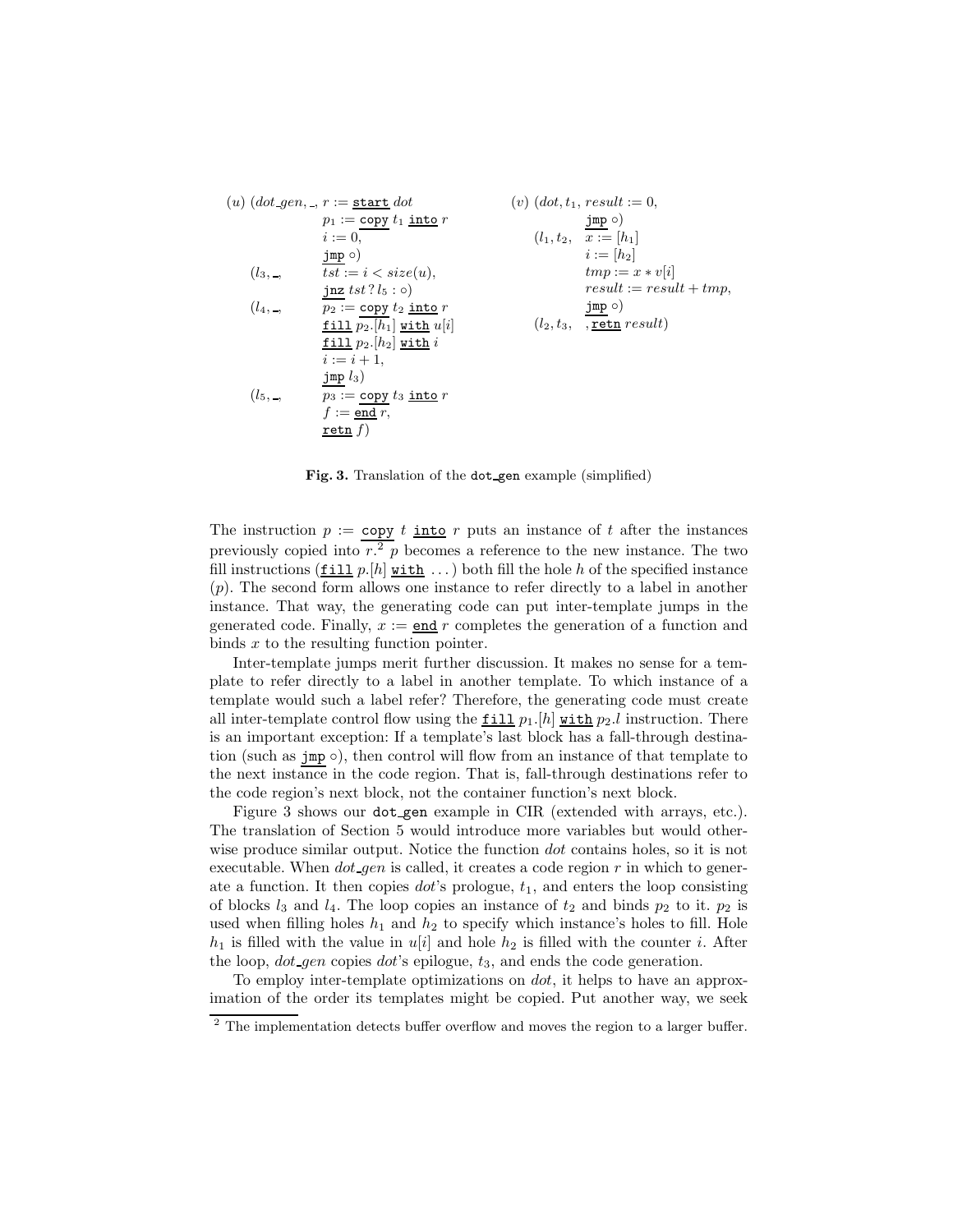to approximate what the fall-through destinations of  $t_1$  and  $t_2$  might refer to. Without looking at  $dot-gen$ , we must pessimistically assume that instances of  $t_1$ and  $t_2$  might be followed by instances of  $t_1$ ,  $t_2$ , or  $t_3$ , but an analysis of  $dot\$ reveals that an instance of  $t_1$  would never follow an instance of  $t_1$  or  $t_2$ .

## **5 Translation**

This section describes a translation from Mini-Cyclone (Section 3) to CIR (Section 4). We begin with some highlights.

Translating a lexically scoped language with RTCG into an unstructured block-based language is challenging because the source language intertwines generated and generating code. In the target language, a function is either executable or a template container, never a mixture. The one-pass top-down translation we present untangles the levels by maintaining an environment for each level.

If a function f contains "codegen  $g \dots$ ," then we call f the *parent* of g and g a *child* of f. During the translation, exactly one function is *active*; instructions are emitted into the active function. Entering a cut activates the active function's parent, and entering a splice activates the active function's child. Entering a codegen is like entering a splice except that it spawns a new child and then activates the child. For  $fill$  e, we emit a value hole and then activate the parent just long enough to translate e and emit a fill instruction. Notice that an explicit Mini-Cyclone fill always corresponds to a value hole.

All the code in a template must be copied into a code region at once. Consequently, whenever two pieces of code might not be copied consecutively, we must introduce a new template. Our translation conservatively creates new templates on each transition from parent to child (when entering a splice or codegen, and when leaving a cut).

Multiple templates create the possibility for inter-template jumps. To see how such control flow arises, consider code of the form, "while(e){  $cut{$ ... } } ... " The cut causes the code following the loop and the loop guard to be in different templates. Hence, the control transfer for a false guard is inter-template. If the loop body had not contained a cut, then no inter-template jump would have been necessary. After translating the loop body, the translation checks if the template following the loop is the same as the template for the guard. If not, then the translation places a destination hole in the guard, and issues an inter-template fill  $(\underline{\text{fill}} p_1.[h] \underline{\text{with}} p_2.l).$ 

The above difficulties make translating RTCG into an unstructured blockbased language inherently more complex than standard translations. To explore all the subtleties, we present a full translation from Mini-Cyclone into CIR. In order to emphasize the interesting aspects, some parts are informal; a more formal translation is given in the appendix.

#### **5.1 Translation Environment and Preliminaries**

The translation of a Mini-Cyclone term is with respect to a global environment,  $\Phi$ , that contains local environments,  $\mathcal{E}$ , for each function being simultaneously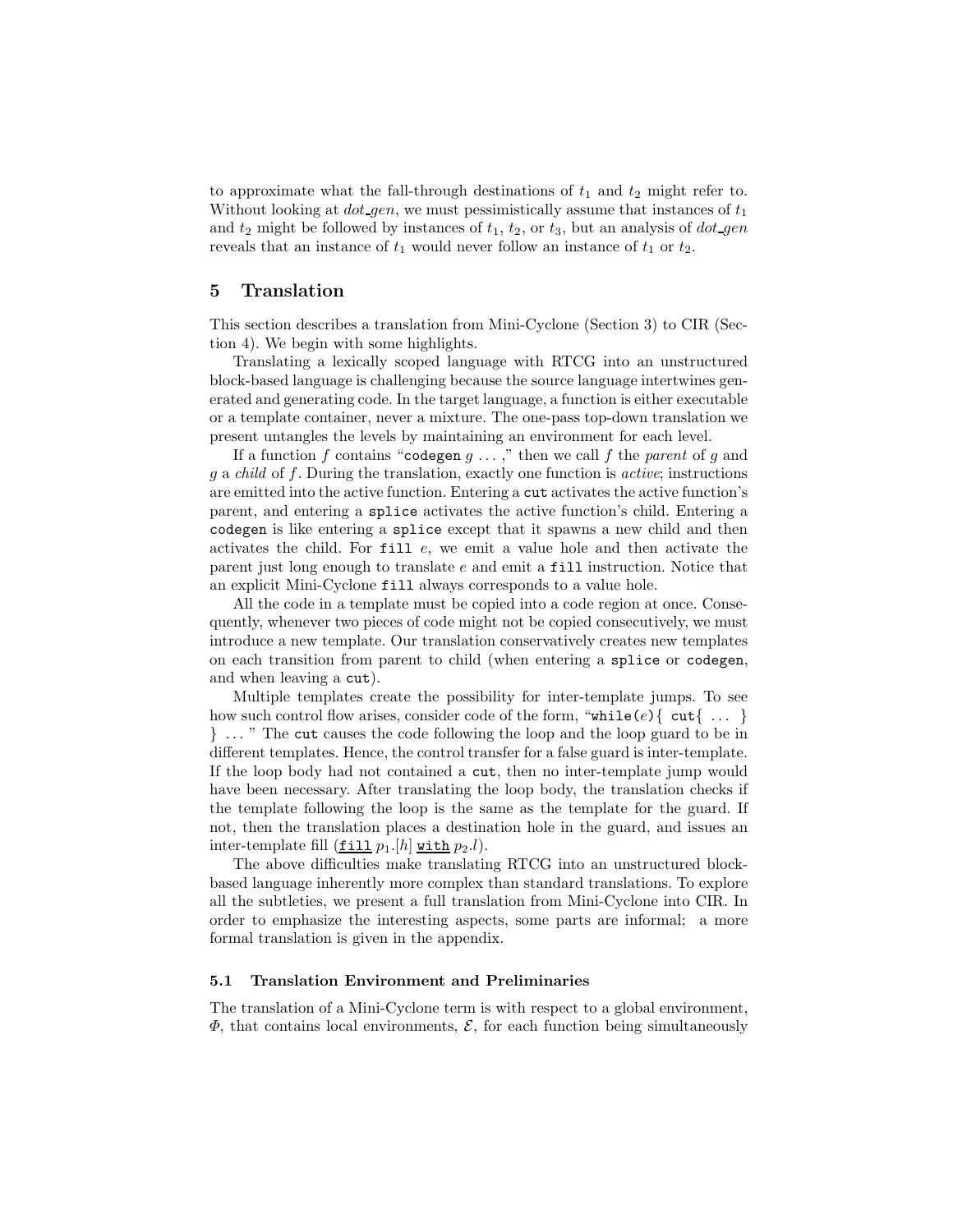translated. A global environment is a (functional) record of type  $\tau_{\Phi}$  where a local environment has type  $\tau_{\mathcal{E}}$ .

 $\tau_{\Phi} = {\text{parents}: \tau_{\mathcal{E}} \text{ list}, \text{active}: \tau_{\mathcal{E}}, \text{ children}: \tau_{\mathcal{E}} \text{ list}}$ 

A global environment represents a sequence of the form:

 $\underbrace{\mathcal{E}_1,\ldots,\mathcal{E}_{k-1}}_{\text{parents}}$ ,  $\mathcal{E}_k$ - **active**  $, \mathcal{E}_{k+1}, \ldots, \mathcal{E}_n$ - **children**

The head of the list **parents** is  $\mathcal{E}_{k-1}$  and the head of the list **children** is  $\mathcal{E}_{k+1}$ . In general, if  $f$  is the parent of  $g$ , then  $f$  immediately precedes  $g$  in the sequence. We need a list because codegen expressions can nest.

We treat  $\tau_{\mathcal{E}}$  informally because it has the same information as an environment for a conventional compiler: It is a partially generated target function into which we (imperatively) add blocks. It also contains a distinguished *current block* into which we (imperatively) emit instructions. When we are done generating a function, we use  $addFun \mathcal{E}$  to add it to the output.

A tricky aspect of any translation is relating source variables to target variables while easily generating new names. We finesse this issue by asserting:

$$
VAR = CYCVAR \cup GENVAR \qquad CYCVAR \cap GENVAR = \emptyset
$$

Hence variables in genvar cannot clash with names in the source program. We use the function  $newVar$  to generate fresh elements of GENVAR.

We assume that the base syntactic classes are isomorphic and that we have functions witnessing these isomorphisms: Given an element of any class (call it a), we can get the corresponding variable  $(V(a))$ , label  $(\mathcal{L}(a))$ , hole  $(\mathcal{H}(a))$ , template name  $(\mathcal{T}(a))$ , code region  $(\mathcal{R}(a))$ , or instance  $(\mathcal{P}(a))$ . This technical trick helps us exploit subtle invariants. For example, the translation has the property that only one instance of a template is live at a time, so we use the template name (t) to induce an instance name  $(\mathcal{P}(t))$ .

### **5.2 Non-RTCG Translation**

Each top-level function of the input program is translated independently, so to compile a program, we simply compile each source function and collect all the target functions created.

The translation of a function,  $[[D]]$ , takes an environment,  $\Phi$ , as an argument. For top-level functions,  $\Phi$  should be the empty sequence of function environments. For a D declared in codegen, Φ.**parents** will begin with D's parent (see the next section). The role of  $[[D]]$  is to translate the function's body under an environment where Φ.**active** is a new function environment. Roughly, *newFun* creates a function environment for  $f(x_1,...,x_n)$  s in which there is one empty block with label  $\mathcal{L}(f)$  and template name  $\mathcal{T}(f)$ . Using an informal notation:

$$
[[f(x_1,...,x_n) s]] \Phi =
$$
  
let  $\mathcal{E} = newFun (f(x_1,...,x_n) s)$  in  
[[s]]  $\Phi$ [active =  $\mathcal{E}$ ];  
addFun  $\mathcal{E}$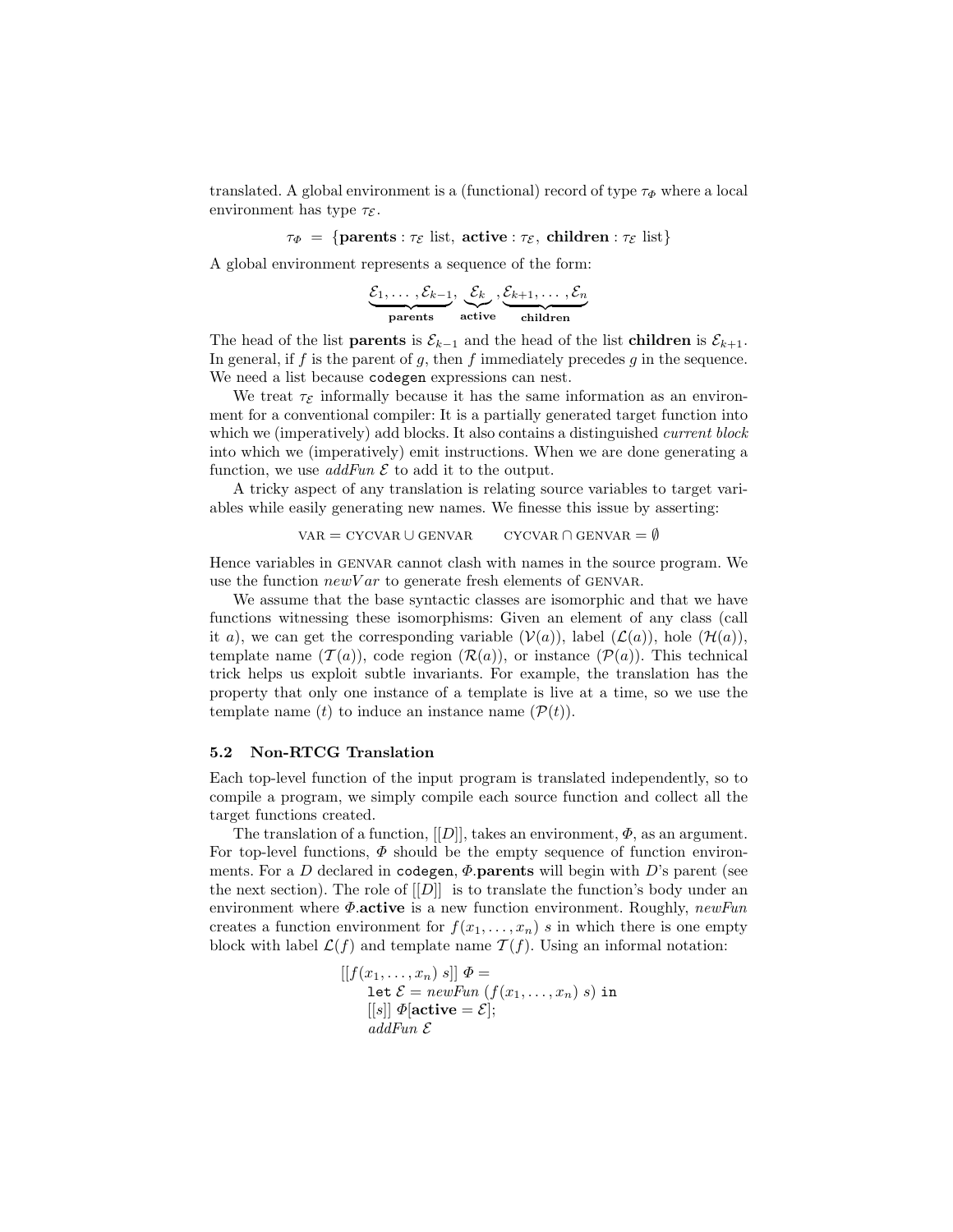The main effect of  $[[D]]$  is to add a target function that is the translation of  $D.$  (As a side-effect, any codegen terms in the body of  $D$  give rise to target functions too.) Notice we use the notation  $\Phi$ [**label** = F] for functional-record update; the result is a record with the same fields as  $\Phi$  except field **label** has value F.

The translation of statements,  $[[s]]$ , also takes a  $\Phi$ . The translation of expressions, [[e]], leaves its result in a CIR variable provided as input, so it takes a  $\Phi$  and an x. The definitions  $\vert s \vert \vert$  and  $\vert \vert e \vert \vert$  are inductive over the structure of Mini-Cyclone statements and expressions. The rest of this section presents the non-RTCG cases for these definitions, beginning with the simpler cases.

All of the non-RTCG expression forms appear straightforward to translate. Most of the work lies in generating fresh variables to hold intermediate results. The term *emit*  $\Phi$  *ι* updates  $\Phi$  such that *ι* is appended to the end of the active function's current block. Analogously, *emit*  $\Phi \chi$  replaces the control transfer of the current block with  $\chi$ . Finally,  $e_1$ ;  $e_2$  means, "Do  $e_1$  then  $e_2$ ."

[[i]] Φ x = emit Φ x := i [[f]] Φ x = emit Φ x := L(f) [[x]] Φ y = emit Φ y := x [[e<sup>1</sup> + e2]] Φ x = let x<sup>1</sup> = newV ar in let x<sup>2</sup> = newV ar in [[e1]] Φ x1; [[e2]] Φ x2; emit Φ x := x<sup>1</sup> + x<sup>2</sup> [[e0(e1,...,en)]] Φ x = let x<sup>0</sup> = newV ar in ... let x<sup>n</sup> = newV ar in [[e0]] Φ x0; ... [[en]] Φ xn; emit Φ x := x0(x1,...,xn)

The following statement cases are just as straightforward:

$$
\begin{array}{llll}\n[[x:=e]] \ \varPhi = & [[s_1;s_2]] \ \varPhi = & [[return e]] \ \varPhi = & \\
[[e]] \ \varPhi \ x & [[s_1]] \ \varPhi; & \text{let} \ x = newVar \ \text{in} \\
&( [s_2]] \ \varPhi & [[e]] \ \varPhi \ x; & \\
& & & \text{emit} \ \varPhi \ \texttt{retn} \ x\n\end{array}
$$

The control-flow constructs (if and while) are more complicated. Both definitions follow the same strategy: Generate the subterms while remembering the entry and exit blocks for each. Then replace various transfers to create the correct control flow. This order is important for RTCG. As explained earlier, the translation may have to create inter-template control-flow at these points. We use the term *genDest* for this purpose. In the absence of RTCG,  $genDest(b_{src}, b_{dst}) = b_{dst}$ ; the next section gives a complete definition. The term *changeBlock* puts a new block in the active function and makes the new block the current one. *changeBlock* returns a pair of the old current block's label and the new current block's label. The new block has the same template name as the old block. The term *emit*  $\Phi$  b:  $\chi$  replaces the transfer in block b with  $\chi$ .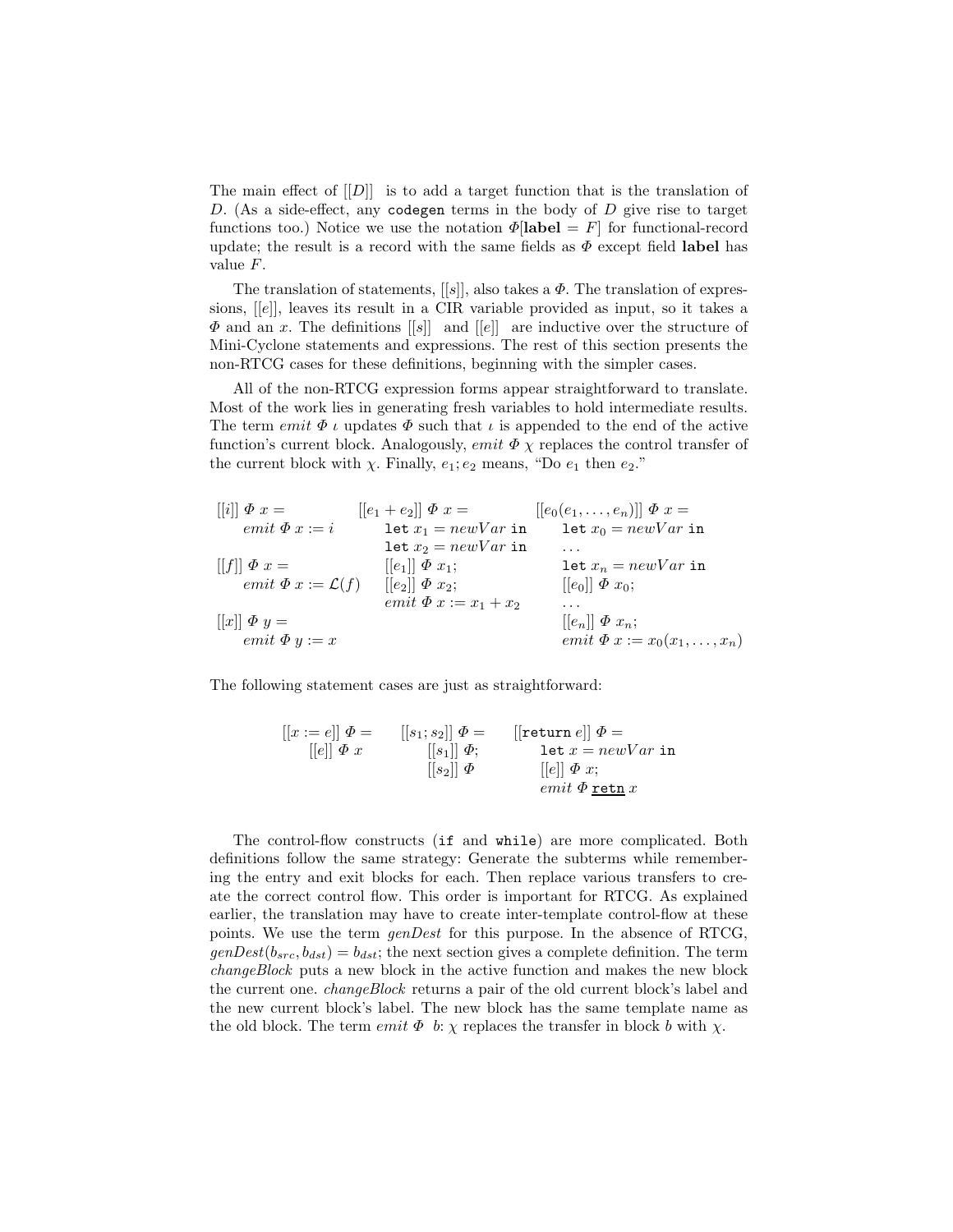$[[if(e) s_1 \text{ else } s_2]] \Phi =$ let  $x = newVar$  in  $[ [e]] \Phi x;$ let  $(b_0, b_t) = changeBlock \Phi$  in  $[[s_1]] \Phi;$ let  $(b_1, b_f) = changeBlock \Phi$  in  $[[s_2]] \Phi;$ let  $(b_2, b_m) = changeBlock \Phi$  in let  $d_f = genDest \Phi(b_0, b_f)$  in let  $d_m = genDest \Phi(b_1, b_m)$  in emit  $\Phi$  b<sub>0</sub>: jnz  $x ? \circ : d_f;$ emit  $\Phi$   $b_1$ :  $\overline{\text{Jmp}}$   $d_m$ ;  $emit \Phi$   $b_2: \overline{\text{jmp}} \circ$  $[[\texttt{while}(e) s]] \Phi =$ let  $(b_0, b_t) = changeBlock \Phi$  in let  $x = newVar$  in  $[|e|] \Phi x;$ let  $(b_1, b_b) = changeBlock \Phi$  in  $[$ [s]]  $\Phi$ ; let  $(b_2, b_e) = changeBlock \Phi$  in let  $d_e = genDest \Phi(b_1, b_e)$  in let  $d_t = genDest \Phi(b_2, b_t)$  in emit  $\Phi$  b<sub>0</sub>: jmp  $\circ$ ; emit  $\Phi$   $b_1$ : jnz  $x ? \circ : d_e$ ; emit  $\Phi$   $b_2$ : jmp  $d_t$ 

#### **5.3 RTCG Translation**

We now explain how the four Mini-Cyclone constructs specific to RTCG are compiled. We already have all the machinery we need to translate codegen:

> $\left[\left[\text{codegen } f(x_1,\ldots,x_n)s\right]\right]\Phi x =$ emit  $\Phi \mathcal{R}(f) := \underline{\text{start}} \mathcal{L}(f);$ emit  $\Phi P(f) := \overline{\text{copy } T(f) \text{ into } \mathcal{R}(f)};$  $[[f(x_1, \ldots, x_n)s]] \overline{\Phi}$ **parents** =  $\Phi$ **.active** ::  $\Phi$ **.parents**]; emit  $\Phi x := \underline{\text{end}} R(f)$

The translation creates both generating code and generated code. At the generating level, we first allocate the code region  $(\mathcal{R}(f)) :=$  start  $\mathcal{L}(f)$  and copy the child's first template  $(\mathcal{P}(f)) := \text{copy } \mathcal{T}(f)$  into  $\mathcal{R}(f)$ ). For translating the child, we provide an environment where the current active function is the parent. That way, cut statements in s will use the correct local environment. Recall that  $[[D]]$  takes care of creating a new function (the child) and considering it active. The translation of s will add code at various levels. After the child has been translated, the parent (that is, the active function of  $\Phi$ ) will not have any more instructions emitted into it that manipulate this child. So the last step is to emit code that converts the code region to executable code  $(x := end R(f)).$ Notice that we use the original  $\Phi$  except when translating the child function.

For translating the remaining constructs, special notation for shifting the active function will prove useful:

- $\uparrow \Phi = \{\text{parents} = \Phi.\text{active} :: \Phi.\text{parents}, \text{active} = head(\Phi.\text{children}),\}$  $children = tail( $\Phi$ .children)$ }
- $\downarrow \Phi = \{$ **children** =  $\Phi$ .active ::  $\Phi$ .children, active =  $head(\Phi$ .parents),  $\textbf{parents} = \text{tail}(\Phi.\textbf{parents})$

So  $\uparrow \Phi$  makes the child active and  $\downarrow \Phi$  makes the parent active. Translation of well-formed source code will never apply *tail* to an empty list.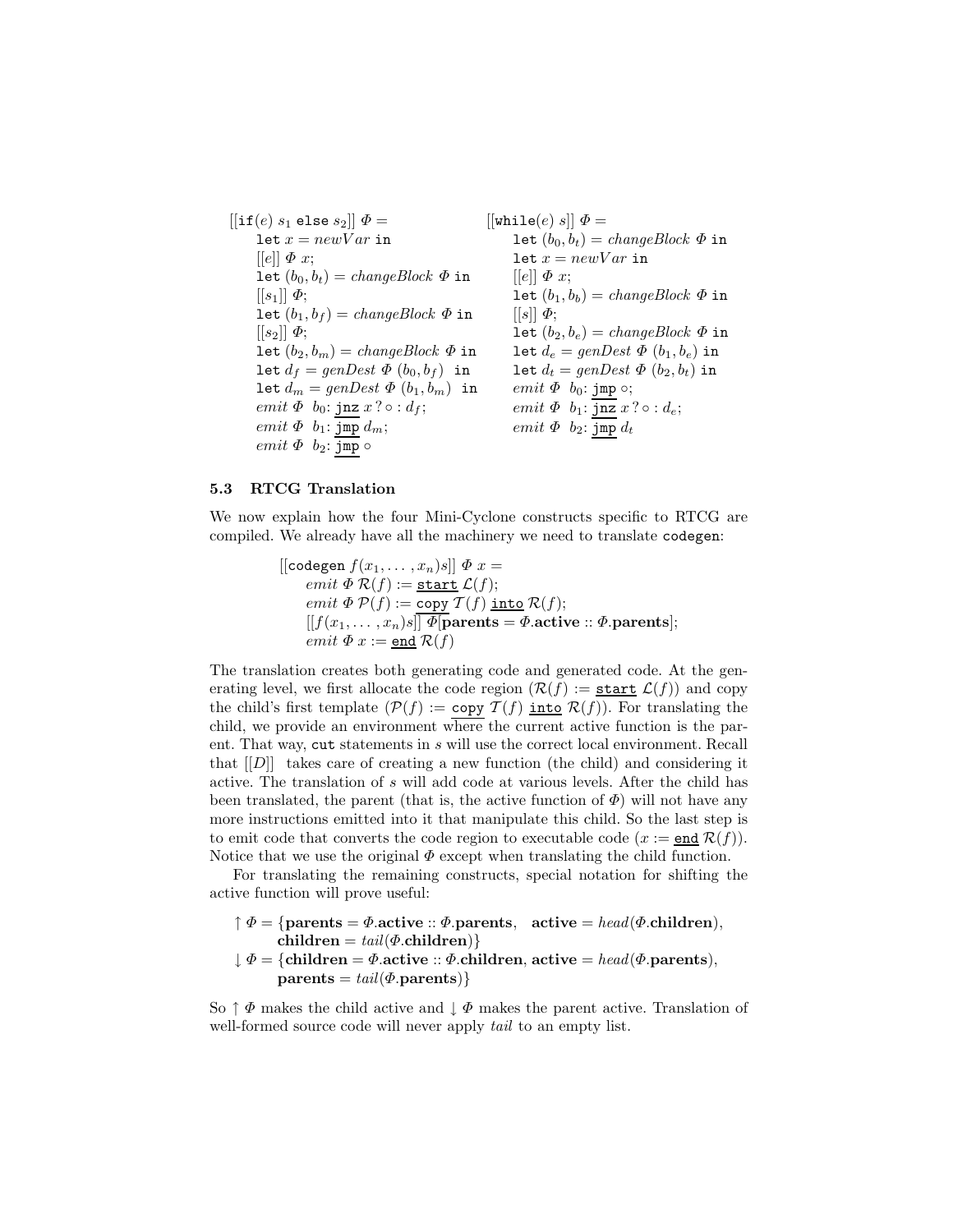The translations for cut and splice are pleasingly symmetric:

 $[[\text{cut } s]] \Phi =$  $emit$   $\Phi$  jmp  $\circ;$  $[[s]]((\downarrow \Phi);$ *newTemplate* Φ  $[$ [splice  $s$ ]  $\Phi =$ *newTemplate* (↑ Φ);  $[[s]]$   $( \uparrow \Phi);$  $\mathit{emit}\;(\uparrow\Phi)$  jmp  $\circ$ 

Recall that the purpose of  $cut s$  is to execute s in the parent of the function in which the cut appears. Dually, splice  $s$  puts the code fragment  $s$  in the child of the function in which the splice appears. In both cases, we have a child-toparent transition (beginning of the cut, end of the splice) and a parent-to-child transition (end of the cut, beginning of the splice). For child-to-parent transitions, we end the current block so that control will flow to a new template that an ensuing parent-to-child transition creates. For parent-to-child transitions, we put a new template in the child because the parent may choose to copy the code after the transition at different times than the code before the transition. The auxiliary term *newTemplate* creates a new template in the child and a copy instruction in the parent. (*activeFunction*  $\Phi$  retrieves the active function's name.  $setTemplateOfCurrent \Phi t$  changes the current block's template name to t.)

> $newTemplate \Phi =$ let  $f = activeFunction \Phi$  in let  $x = newVar$  in let  $(b_0, b_1) = changeBlock \Phi$  in  $setTemplateOfCurrent \Phi T(x);$ emit  $(\downarrow \Phi) \mathcal{P}(x) := \text{copy } \mathcal{T}(x) \text{ into } \mathcal{R}(f)$

The translation of  $\text{fill } e$  is straightforward at this point. In the parent, we translate e and emit a fill instruction for a new hole. In the child, we emit a value hole. (*currentTemplate* retrieves the current block's template name.)

> $[[$ fill  $e$  $\mid$   $\Phi x =$ let  $x_1 = newVar$  in  $[[e]] (\downarrow \Phi) x_1;$ let  $x_2 = newVar$  in let  $t = currentTemplate \Phi$  in emit  $(\downarrow \Phi)$  fill  $\mathcal{P}(t)$ .  $[\mathcal{H}(x_2)]$  with  $x_1$ ; emit  $\Phi x := [\mathcal{H}(x_2)]$

So far, the translation does not seem to use any  $\underline{\text{fill}} p_1$ . [h] with  $p_2$ . l instructions. As discussed in Section 4, we need such instructions for inter-template jumps. We have just seen that new templates are created when cut statements occur inside of other source constructs. This fact is precisely why the control-flow jumps in the translation of if and while may be inter-template. We now have the machinery to define easily *genDest* for the general case: We simply check whether the templates of the source and destination blocks are the same (using *templateOf*  $\Phi$  *b* to retrieve the template name in the block with label *b*). If the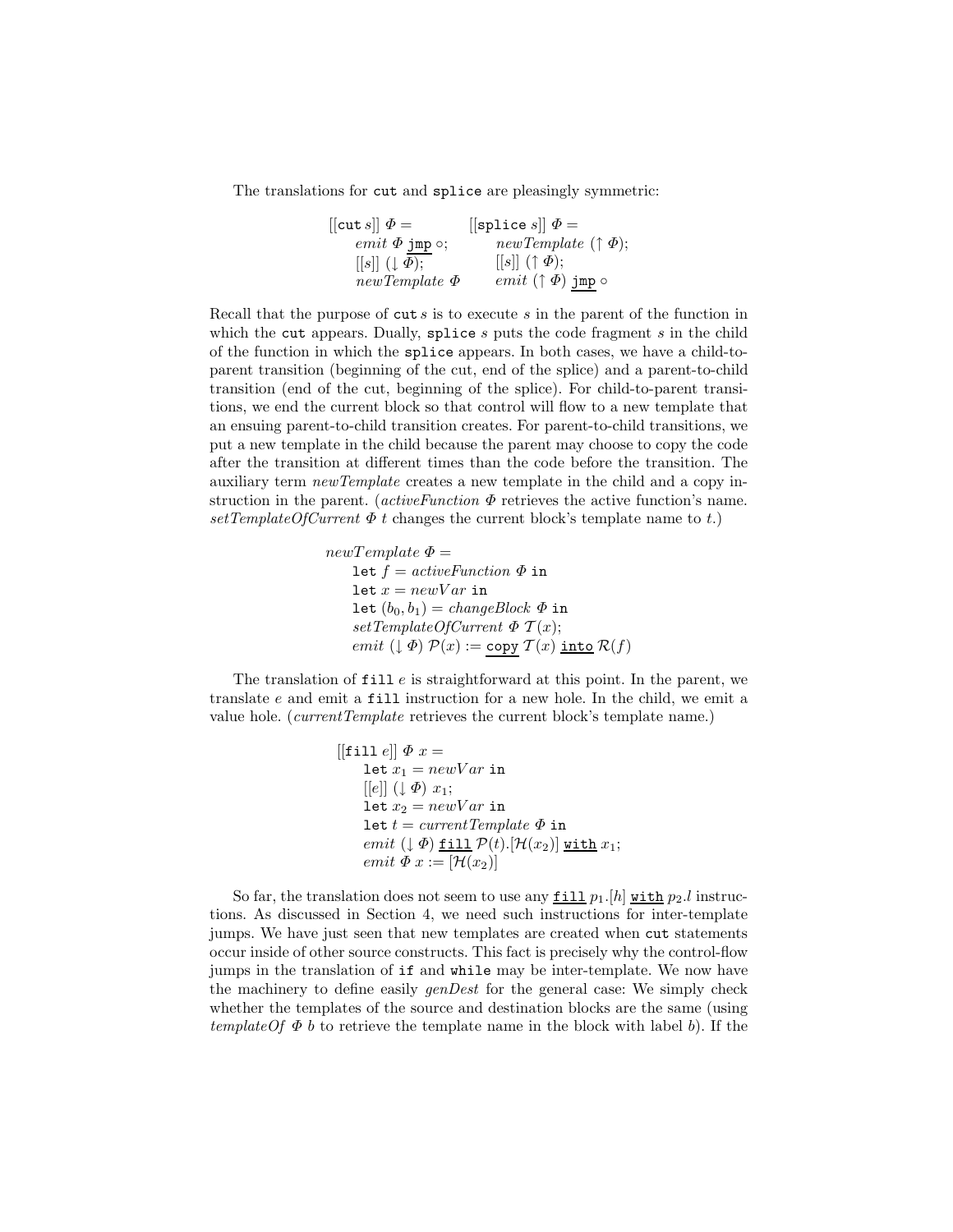same, we just return the destination's label. If different, we create a hole, emit a fill for the hole in the parent, and return the hole.

```
genDest \Phi (b_{src}, b_{dst}) =let t_{src} = templateOf \Phi b_{src} in
      let t_{dst} = templateOf \Phi b_{dst} in
      if t_{src} = t_{dst} then b_{dst}else (let x = newVar in
               emit (\downarrow \Phi) fill \mathcal{P}(t_{src}).[\mathcal{H}(x)] with \mathcal{P}(t_{dst}).bdst;
               [\mathcal{H}(x)]
```
# **6 Optimization**

A goal of our research is to study the interaction between RTCG and optimization. By careful design of CIR, we have made the application of traditional data-flow optimizations straightforward. These optimizations can be split into an analysis and a transformation phase. We consider these phases individually.

#### **6.1 Analysis**

A preliminary step in data-flow analyses is to build a control-flow graph (CFG) that conservatively approximates the dynamic control flow of the function. For a conventional language, we just put an edge between a block and the blocks that its control transfer mentions. In the presence of RTCG with holes or fall-throughs for destinations, control transfers are no longer apparent. In this section, we describe how to compute an appropriate CFG for any CIR function.

A CFG for a function  $F$ , which we write  $CFG(F)$ , is a directed graph where the nodes are the labels in  $F$ . To compute  $CFG(F)$ , we start with an empty graph and add edges. Adding edges for intra-template control transfers is conventional. For inter-template control transfers, we need to approximate how generating code might create control flow among  $F$ 's templates. Such control flow can result from filling holes in transfer instructions. It can also result from copying templates that end with fall-through destinations. One conservative approach would be to assume that a hole destination could be filled with any label of any instance of F and that F's templates could be copied in any order.

By analyzing the parent of F (that is, the function containing  $r :=$  start f where f is the name of  $F$ ), we can compute a less conservative CFG. Our translation has the property that executable functions have no parents and nonexecutable functions have exactly one parent. We denote F's parent by  $F \downarrow$ . We explain how to extend the analysis to multiple parents at the end of the section.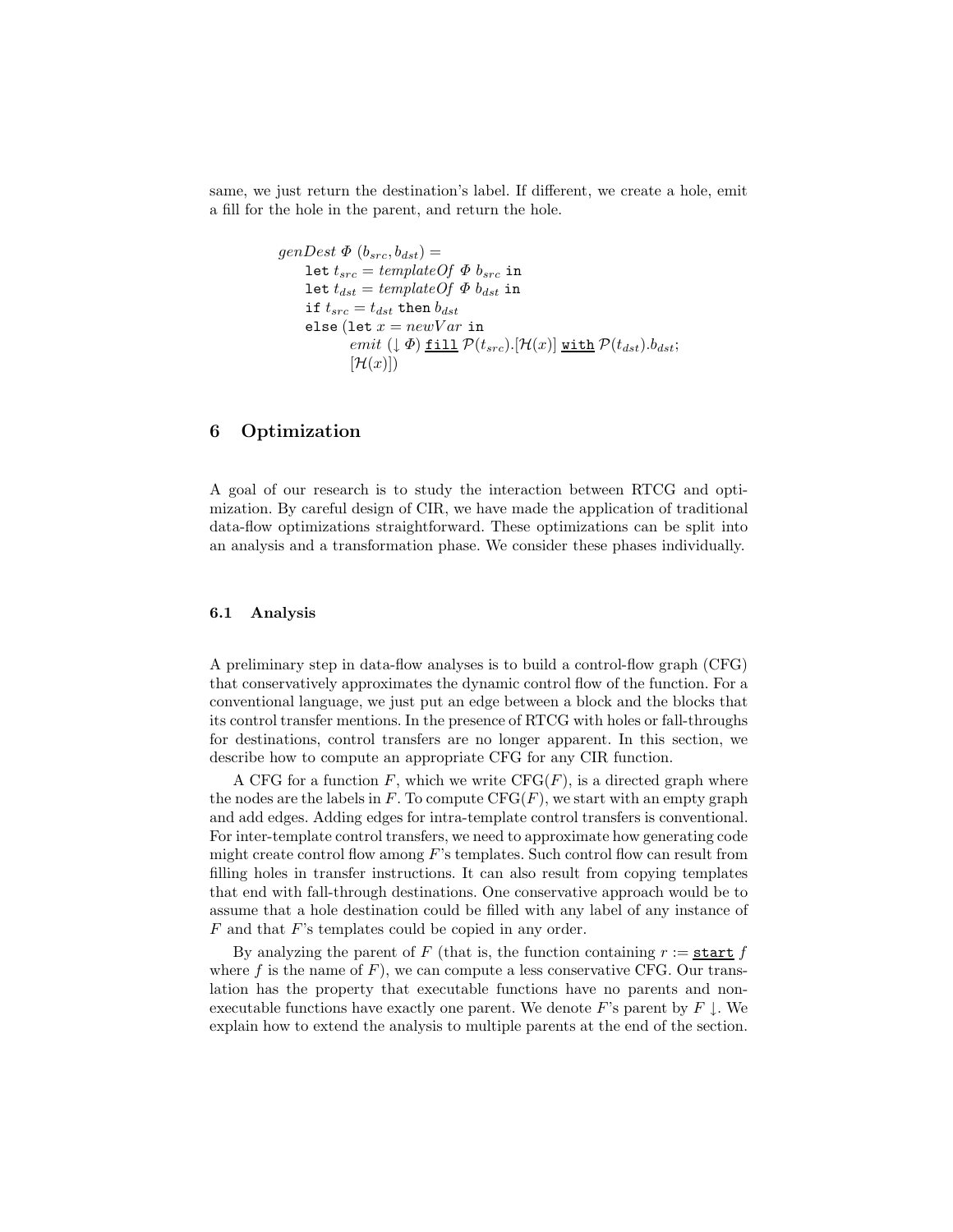We begin with the intra-template edges. Let  $F = (x_1, \ldots, x_n)B_1, \ldots, B_m$ and  $B_i = (l_i, t_i, \iota_{i1} \dots \iota_{ip}, \chi_i)$ . The intra-template destinations for block  $B_i$  are:

$$
\begin{aligned}\n\text{intra}_i([h]) &= \emptyset \\
\text{intra}_i(l_j) &= \n\begin{cases}\n\{l_j\} & \text{if } t_i = t_j \\
\text{undefined} & \text{otherwise}\n\end{cases} \\
\text{intra}_i(\circ) &= \n\begin{cases}\n\{l_{i+1}\} & \text{if } i < m \text{ and } t_i = t_{i+1} \\
\emptyset & \text{otherwise}\n\end{cases}\n\end{aligned}
$$

Hole destinations are handled by the inter-template part of the algorithm (even though a parent may fill the hole with a label in the same instance). An explicit destination must be to a block in the same template, a fact the undefined case emphasizes. A fall-through destination is an intra-template transfer if and only if the next block in the function belongs to the same template. We extend the definition to transfers  $(intra_i(\chi))$  and functions  $(intra(F))$  by taking the union of  $intra<sub>i</sub>(d)$  over all constituent destinations, d.

For functions without parents (executable functions),  $CFG(F) = \text{intra}(F)$ . For those with parents (container functions),  $CFG(F) = \text{intra}(F) \cup \text{inter}(F)$ . So we now turn to  $\text{inter}(F)$ , assuming we have CFG(F  $\downarrow$ ). That is, we compute the parent's CFG and use it to compute the child's CFG. For now, assume that F  $\downarrow$  contains exactly one  $r :=$  start l instruction. Our goal is to determine what edges we must add to  $CFG(F)$  because of the way  $F \downarrow$  manipulates the templates. We assume every instruction in  $F \perp$  is reachable, so the edges added are the union of the edges each instruction adds:

$$
\mathtt{inter}(F) = \bigcup_{\iota \in F\downarrow} \mathtt{inter}(\iota)
$$

Instructions add edges by filling holes and copying templates:

$$
\text{inter}(\iota) = \begin{cases} \{(l_i, l_j)\} & \text{if } \iota = \underline{\mathtt{fill}} \ p_1.[h] \text{ with } p_2.l_j \text{ and } h \text{ is in } \chi_i \\ \text{copyped}(\iota) \times \{l\} & \text{if } \iota \text{ copies } t \text{ and } t \text{'s first block has label } l \\ \emptyset & \text{otherwise} \end{cases}
$$

The first case includes edges introduced by filling holes. The second case is for fall-through destinations: If  $\iota$  copies  $t$ , then consider all  $t'$  that could have been the most recently copied template when control reaches  $\iota$ . If the last block of  $t'$ has a fall-through destination, then we must add an edge from the last block of t' to the first block of t. We write copypred( $\iota$ ) for the set of the labels of such "last blocks". Determining  $\mathsf{copypred}(\iota)$  for each  $\iota$  in  $F \downarrow$  is a data-flow problem. We define the function  $\texttt{fallthru}(t)$  for a template in function F to be the label of the last block if that block has a fall-through destination:

$$
fallthru(t) = \begin{cases} \{l\} & \text{if } (l, t, \dots, \chi) \text{ is } t\text{'s last block and } \chi \text{ contains } \circ \\ \emptyset & \text{otherwise} \end{cases}
$$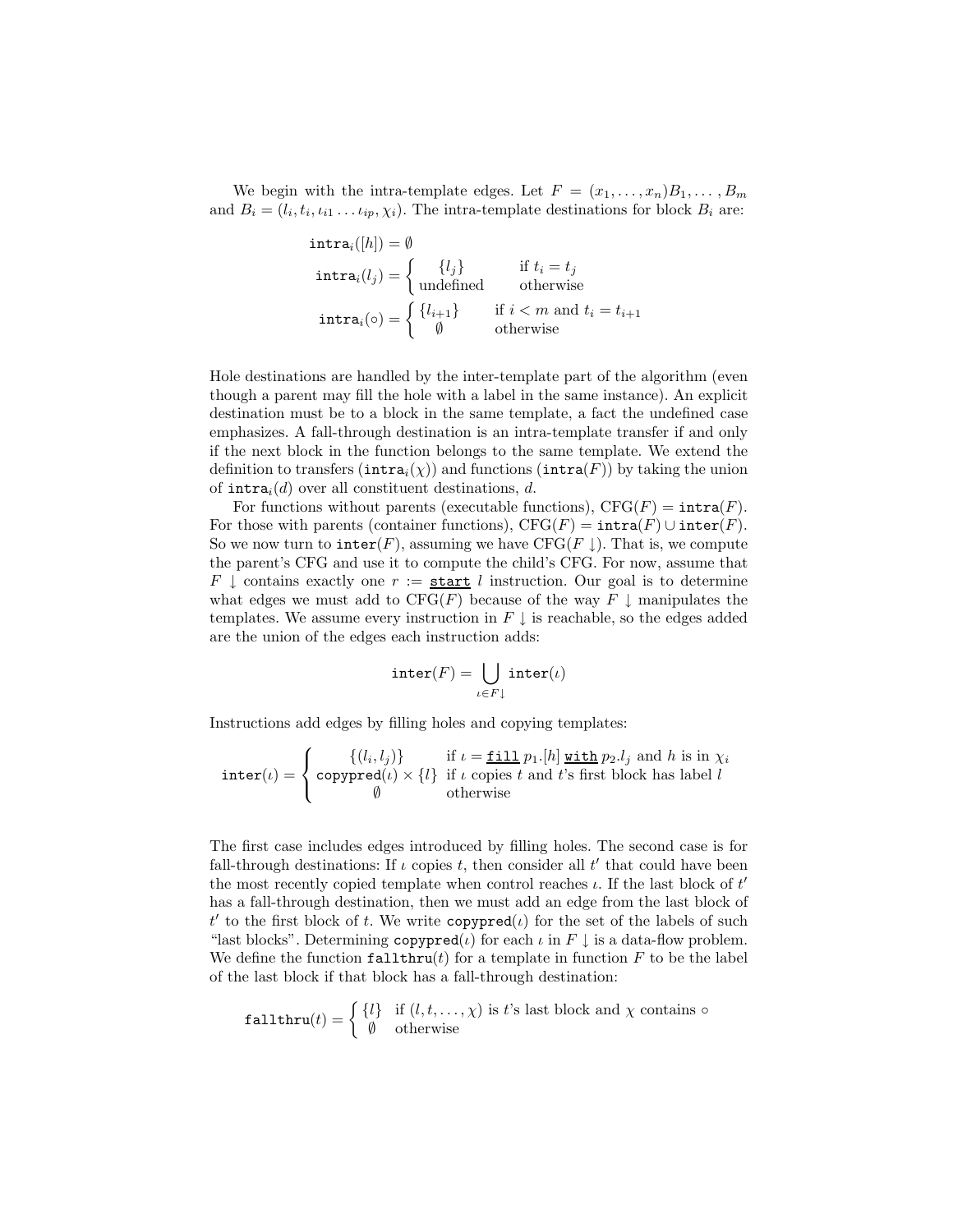For an instruction sequence, last denotes the last template copied, if any:

$$
\mathtt{last}(\iota_1; \dots; \iota_n) = \begin{cases} \n\{t\} & \text{if } \iota_n = p := \underline{\text{copy}} \ t \underline{\text{ into}} \ r \\ \n\mathtt{last}(\cdot) = \emptyset & \text{otherwise}\n\end{cases}
$$

We extend last to blocks via last  $(l, t, \iota_1, \ldots, \iota_n, \chi) = \texttt{last}(\iota_1, \ldots, \iota_n)$ . We can now state the relevant data-flow equations.

$$
in(B) = \bigcup_{B' \in \texttt{pred}(B)} out(B') \qquad out(B) = \left\{ \begin{matrix} \mathtt{fallthru}(t) & \text{if } \mathtt{last}(B) = \{t\} \\ in(B) & \text{if } \mathtt{last}(B) = \emptyset \end{matrix} \right.
$$

These equations are solvable using standard techniques [1, 12] with  $in(B) = \emptyset$ for the first block of F  $\downarrow$ . Note that the definition of  $in(B)$  is where we assume we have already determined CFG( $F \downarrow$ ). Using the data-flow solution and letting  $\iota_{(l,i)}$  denote the  $i^{\text{th}}$  instruction in block l, we can define copypred:

$$
\text{copypred}(\iota_{(l,i)}) = \left\{ \begin{array}{cl} in(B) & \text{if } i = 1 \text{ and } B = (l, \dots) \\ \text{fallthru}(t) & \text{if } \iota_{(l,i-1)} = p := \underline{\text{copy}} \; t \; \underline{\text{into}} \; r \\ \text{copypred}(l, i-1) & \text{otherwise} \end{array} \right.
$$

We now discuss how to generalize the CFG analysis. If  $F$  has multiple parents, we just add the edges that each parent requires. Similarly, if one parent uses multiple code regions, we just repeat the process for each one — because code regions and instance pointers are second-class constructs, we always know what code region an instruction affects. The interesting extension is for when functions are mutually generating. That is, nothing in CIR prevents a cycle in the graph in which the edge  $(F, G)$  means F is a parent for G. Here we cannot compute the CFG for a parent before a child. The solution is to iterate the program-wide analysis in a manner just like conventional inter-procedural analysis. Note that our translation never produces mutually generating functions.

#### **6.2 Transformation**

Although analyses are little affected by RTCG, transformations require care. For example, dead-code elimination might eliminate code containing a hole. Doing so requires removing the attendant fills in the parent. Similarly, if a hole is duplicated, the fills must be duplicated. Our compiler summarizes the relevant transformation effects and then uses this summary to update the parent.

Unfortunately, treating holes as constants can be too aggressive: Each time a template is copied, its holes may be filled with *different* values. For instance, the block  $l_1$  is in a loop in CFG(dot) (see Figure 3) and (if holes are constant) i is invariant. However, hoisting the instruction  $i := [h_2]$  out of the loop would not preserve the program's semantics. The hoist would have been valid had the source and destination of the transfer been in the same instance (equivalently, if the edge is in  $intra(dot)$ ). A principled understanding of transformations will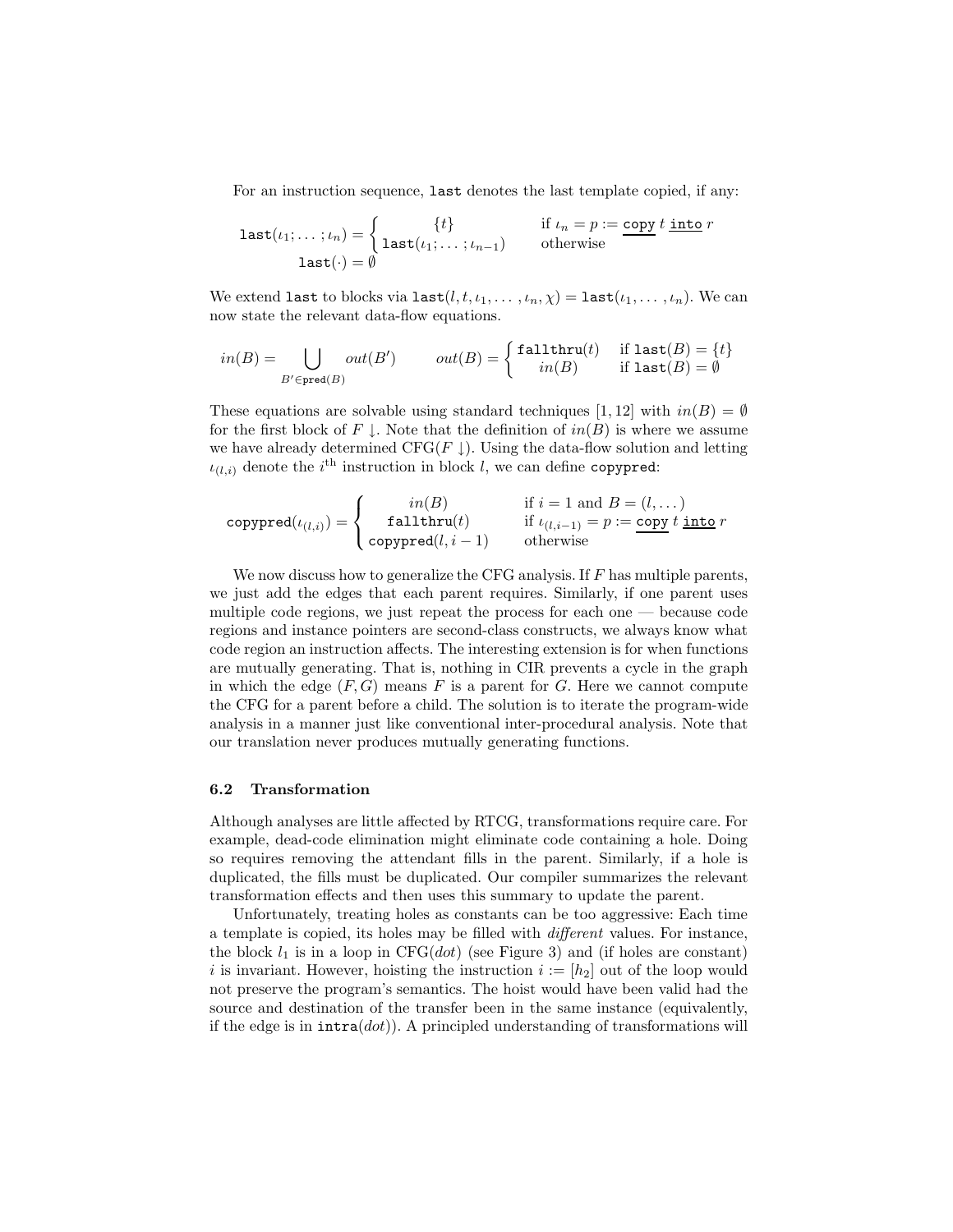require having two kinds of edges in CFG – those from intra and those from inter. For now, our compiler does not move holes across templates.

Note that a sound transformation of a parent will not require updating a child: Because the parent treats the child as data, any correct optimization will copy the templates in the same order. However, optimizing a parent may reveal a less conservative CFG for a child, thus enabling child optimizations.

## **7 Related Work**

Compared to other RTCG systems, Cyclone has a unique combination of features: type-safety, a simple operational model, and user-level control. 'C [5, 14] is an unsafe language providing rich low-level control over RTCG. Users can choose among different run-time compilers to trade code quality for compilation time. In essence, more costly compilers delay inter-template optimizations until run time. MetaML [16, 15] and PML [17, 4] provide type safety and user-level control but do not have an operational model matching the underlying machine. Therefore, the costs and benefits of RTCG are harder to predict. Fabius [10, 9], Tempo  $[13, 3]$ , and DyC  $[2, 7, 6]$  all apply RTCG automatically based on user annotations, thus relieving the user of low-level control.

Our contribution is a formal description of compilation and optimization for template-based RTCG. Prior work has used ad hoc techniques. Tempo produces template C code that is compiled to object code by GCC. From the resulting object code, the Tempo run-time system extracts templates. This approach is easier to implement, but is less robust, than writing a full compiler. DyC is an impressive optimizing compiler with pervasive support for RTCG. Most dataflow optimizations are performed *before* the program is staged, so it is necessary only to preserve the user annotations during optimization. This preservation is sometimes difficult, so some optimizations are disabled [6].

## **8 Conclusion**

In this paper, we have presented a formal translation from a language (Mini-Cyclone) with explicit RTCG to an intermediate language (CIR), and we have shown how to apply standard data-flow optimizations. Hopefully, formalizing these techniques will allow other compilers to integrate RTCG more easily.

We have implemented an optimizing compiler for a realistic source language with RTCG; this paper distills the language and compiler down to its essence. Our system currently performs only a small set of optimizations, notably register allocation and null-check elimination. Nonetheless, initial results are promising: For an implementation of RSA, we applied RTCG to code accounting for 30% of the execution time and obtained a 10% speedup over the unspecialized program.

#### **References**

1. Alfred V. Aho, Ravi Sethi, and Jeffrey D. Ullman. *Compilers, Principles, Techniques and Tools*. Addison-Wesley, 1986.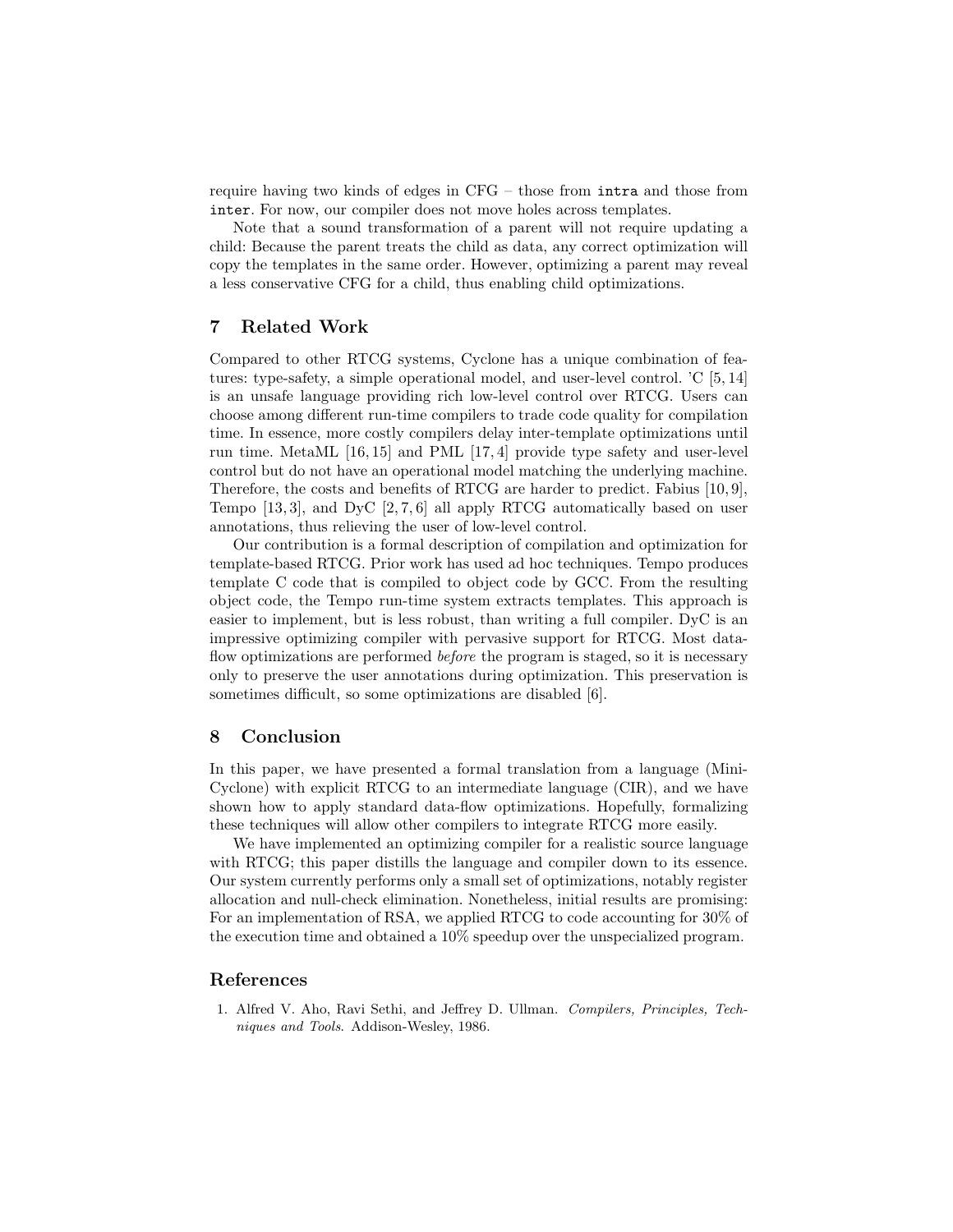- 2. Joel Auslander, Matthai Philipose, Craig Chambers, Susan J. Eggers, and Brian N. Bershad. Fast, effective dynamic compilation. In *ACM Conference on Programming Language Design and Implementation*, pages 149–159, May 1996.
- 3. Charles Consel and François Noël. A general approach to run-time specialization and its application to C. In *Twenty-Third ACM Symposium on Principles of Programming Languages*, pages 145–156, January 1996.
- 4. Rowan Davies and FrankPfenning. A modal analysis of staged computation. In *Twenty-Third ACM Symposium on Principles of Programming Languages*, pages 258–270, January 1996.
- 5. Dawson Engler, Wilson Hsieh, and M. Frans Kaashoek. 'C: A language for fast, efficient, high-level dynamic code generation. In *Twenty-Third ACM Symposium on Principles of Programming Languages*, pages 131–144, January 1996.
- 6. Brian Grant, Markus Mock, Matthai Plilipose, Craig Chambers, and Susan J. Eggers. DyC: An expressive annotation-directed dynamic compiler for C. Technical Report UW-CSE-97-03-03, Department of Computer Science and Engineering, University of Washington. Updated May 12, 1999.
- 7. Brian Grant, Matthai Philipose, Markus Mock, Craig Chambers, and Susan J. Eggers. An evaluation of staged run-time optimizations in DyC. In *ACM Conference on Programming Language Design and Implementation*, pages 293–304, May 1999.
- 8. Luke Hornof and Trevor Jim. Certifying compilation and run-time code generation. In *ACM Conference on Partial Evaluation and Semantics-Based Program Manipulation*, pages 60–74, January 1999.
- 9. Peter Lee and MarkLeone. Optimizing ML with run-time code generation. In *ACM Conference on Programming Language Design and Implementation*, pages 137–148, May 1996.
- 10. MarkLeone and Peter Lee. Lightweight run-time code generation. In *ACM Conference on Partial Evaluation and Semantics-Based Program Manipulation*, pages 97–106, June 1994.
- 11. Greg Morrisett, David Walker, Karl Crary, and Neal Glew. From System F to typed assembly language. *ACM Transactions on Progamming Languages and Systems*, 21(3):528–569, May 1999.
- 12. Steven S. Muchnick. *Advanced Compiler Design and Implementation*. Morgan Kaufmann Publishers, 1997.
- 13. François Noël, Luke Hornof, Charles Consel, and Julia L. Lawall. Automatic, template-based run-time specialization: Implementation and experimental study. Technical Report 1065, Institut de Recherche en Informatique et Systémes Aléatoires (IRISA), November 1996.
- 14. Massimiliano Poletto, Dawson Engler, and M. Frans Kaashoek. tcc: A system for fast, flexible and high-level dynamic code generation. In *ACM Conference on Programming Language Design and Implementation*, pages 109–121, June 1997.
- 15. Walid Taha. A sound reduction semantics for untyped CBN mutli-stage computation. Or, the theory of MetaML is non-trival (extended abstract). In *ACM Conference on Partial Evaluation and Semantics-Based Program Manipulation*, pages 34–43, January 2000.
- 16. Walid Taha and Tim Sheard. Multi-stage programming with explicit annotations. In *ACM Conference on Partial Evaluation and Semantics-Based Program Manipulation*, pages 203–217, June 1997.
- 17. Philip Wickline, Peter Lee, and Frank Pfenning. Run-time code generation and Modal-ML. In *ACM Conference on Programming Language Design and Implementation*, pages 224–235, June 1998.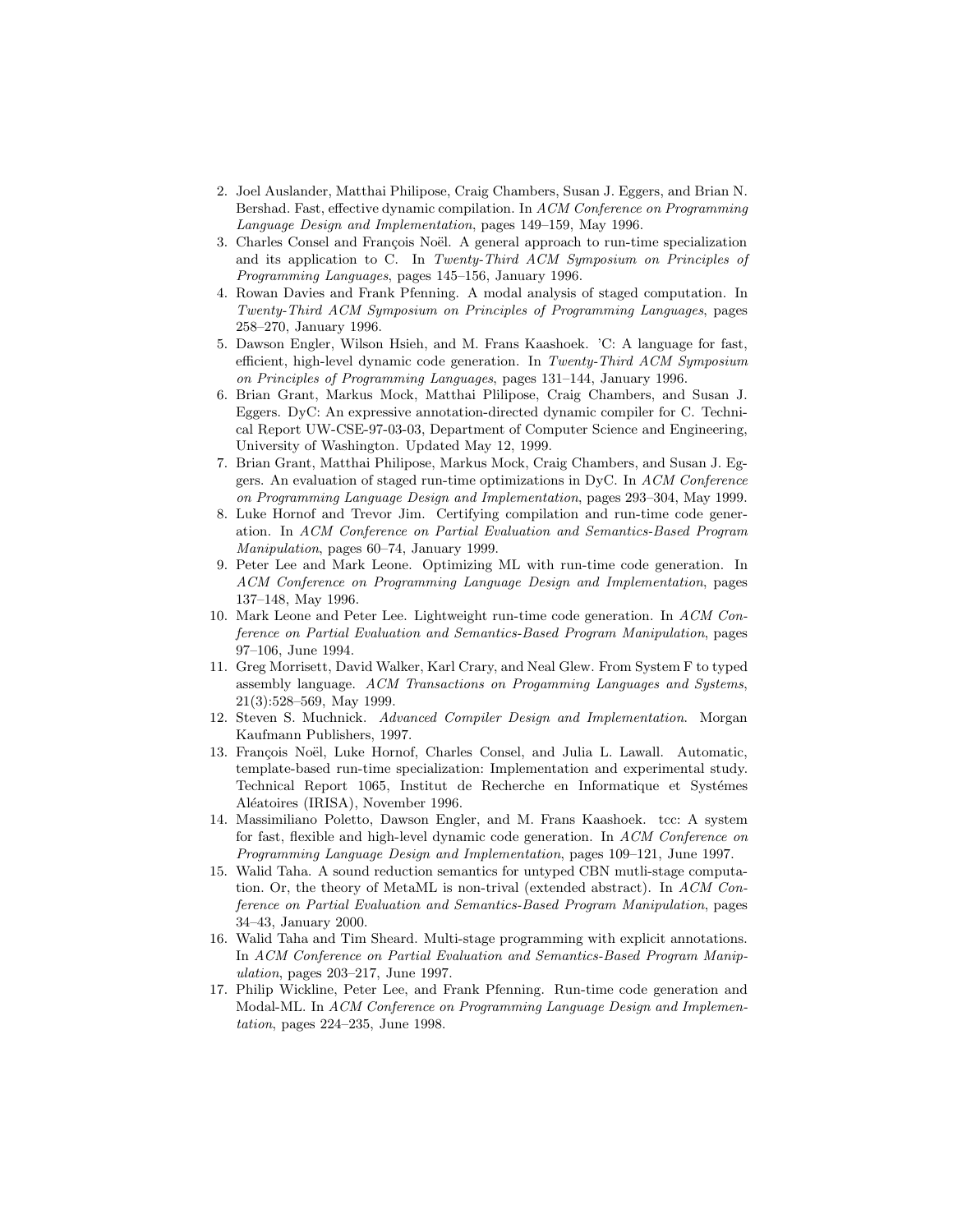## **A Formal Translation**

We describe a formal translation from Mini-Cyclone (Section 3) to CIR (Section 4). The translation is defined as a function that takes an empty environment to an environment containing the translated code. The translation language is the  $\lambda$ -calculus with sums, products, records, and lists; augmented with syntactic sugar to keep the translation palatable. We omit a semantics for the translation language; any standard one suffices. The translation does not rely on Section 5; some common material is repeated so that this formal translation is self-contained.

In the following sections, we describe the environment for the translation, the translation of non-RTCG constructs, and the translation of RTCG constructs.

#### **A.1 Translation Environment**

The translation of a Mini-Cyclone term is with respect to a global environment,  $\Phi$ , that contains local environments,  $\mathcal{E}$ , for each function being simultaneously translated. There may be more than one because of RTCG. A global environment is a record of type  $\tau_{\Phi}$  and a local environment is a record of type  $\tau_{\mathcal{E}}$ .

> $\tau_{\Phi} = \{\text{funs}: \text{CIR function set, } \text{ids}: \text{GENVAR set}, \text{ } \text{Set}, \text{ } \text{ } \}$ **parents** :  $\tau_{\mathcal{E}}$  list, **active** :  $\tau_{\mathcal{E}}$ , **children** :  $\tau_{\mathcal{E}}$  list}  $\tau_{\mathcal{E}} = \{$ **current** : LABEL, **blocks** : block list }

In  $\tau_{\Phi}$ , the **funs** field contains the set of completed functions and the **ids** field contains the set of generated variables. These fields begin empty and grow as the translation proceeds. The **parents**, **active**, and **children** fields contain the environments for partially compiled functions. The **active** field contains the information for the function currently being compiled. These fields represent a sequence of the form:

$$
\underbrace{\mathcal{E}_1,\ldots,\mathcal{E}_{k-1}}_{\text{parents}},\underbrace{\mathcal{E}_k}_{\text{active}},\underbrace{\mathcal{E}_{k+1},\ldots,\mathcal{E}_n}_{\text{children}}
$$

The head of the list **parents** is  $\mathcal{E}_{k-1}$  and the head of the list **children** is  $\mathcal{E}_{k+1}$ . In general, if f is the parent of  $g$  (that is, f contains a codegen  $g$  expression), then  $f$  immediately precedes  $g$  in the sequence. We need a list because codegen expressions can nest.

In  $\tau_{\mathcal{E}}$ , the **current** field identifies the block into which instructions are currently being emitted. The **blocks** field contains the list of blocks that will, when completed, be the function's body. We preserve two invariants for local environments: the labels of the blocks in **blocks** are distinct, and **blocks** contains a block with the label in **current**. From a local environment, we can recover the name of the function (it is the label of the first block in **blocks**) and the name of the current template (it is the current block's template).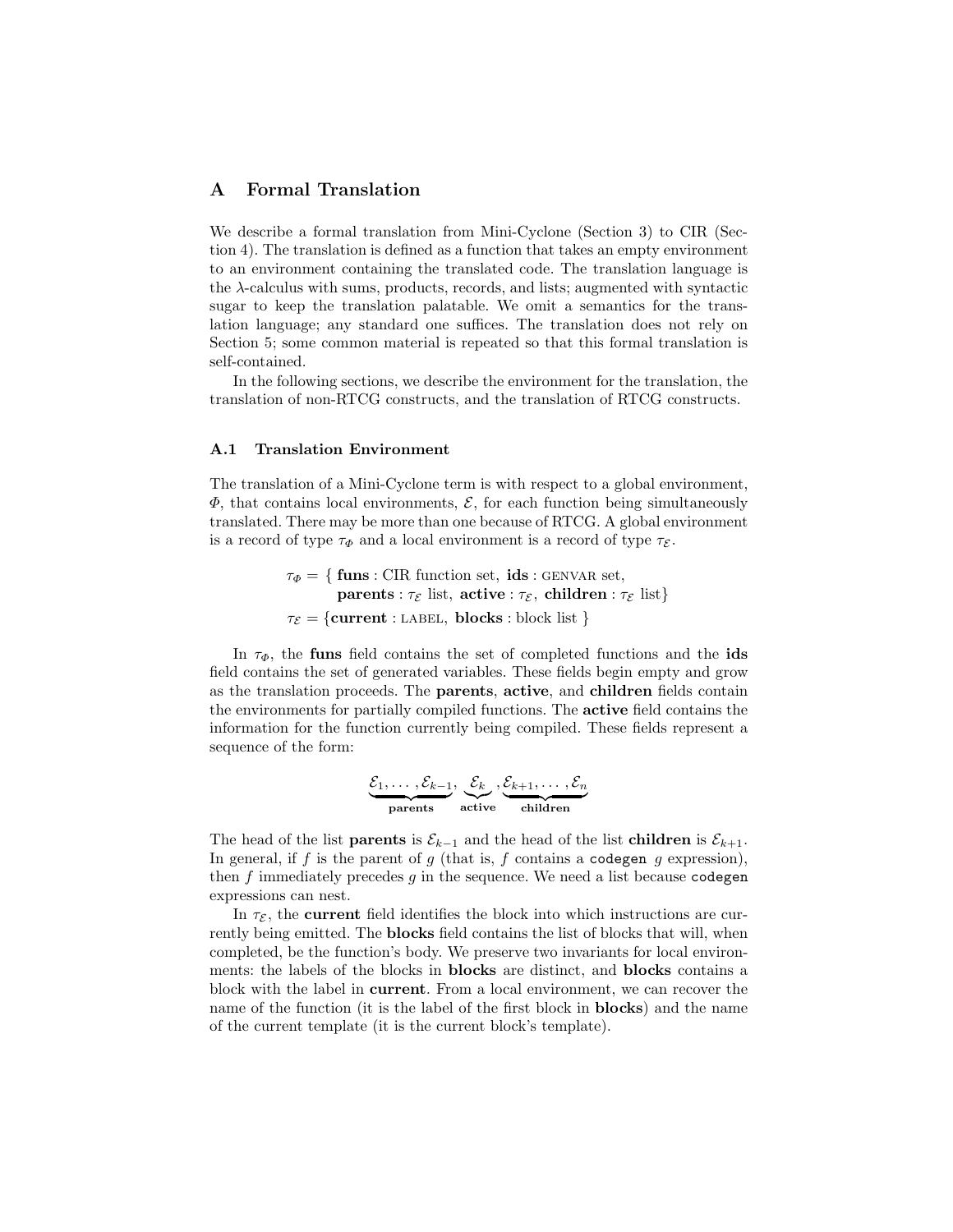A tricky aspect of any translation is relating source variables to target variables while easily generating new names. We finesse this issue by asserting:

 $VAR = CYCVAR ∪ GENVAR$   $CYCVAR ∩ GENVAR = ∅$ 

Hence fresh variables in genvar cannot clash with names in the source program. We assume that the base syntactic classes are isomorphic to each other:

 $VAR \cong LABEL \cong HOLE \cong TEMPLATE \cong REGION \cong INSTANCE$ 

We further assume that we have functions witnessing these isomorphisms: Given an element of any class (call it a), we can get the corresponding variable  $(V(a))$ , label  $(\mathcal{L}(a))$ , hole  $(\mathcal{H}(a))$ , template name  $(\mathcal{T}(a))$ , code region  $(\mathcal{R}(a))$ , or instance  $(\mathcal{P}(a))$ . Our translation exploits these isomorphisms in subtle ways. For example, the translation has the property that only one instance of a template is live at a time, so we use the template name (t) to induce an instance name  $(\mathcal{P}(t))$ .

#### **A.2 Non-RTCG Translation**

Each top-level function of the input program is translated independently, so to compile a program  $P = D_1, \ldots, D_n$ , we simply begin with an initial environment, compile each function, and finally retrieve the value of the **funs** field:

 $[[D_1,\ldots,D_n]] =$ let  $\mathcal{E}_0 = \{$ **current** = *l*, **blocks** =  $\cdot$ } in let  $\Phi_0 = {\bf{ids}} = \emptyset$ , funs =  $\emptyset$ , parents =  $\cdot$ , active =  $\mathcal{E}_0$ , children =  $\cdot$ } in  $(([[D_1]]; \dots; [[D_n]]) \Phi_0)$ **.funs** 

We use dot-notation for record projection, semi-colon for reverse composition  $(f; g = \lambda x. g(f x))$ , and  $\cdot$  for the empty list.  $\mathcal{E}_0$  is a placeholder; it is never used.

The translation of a function,  $[[D]]$ , has type  $(\tau_{\Phi} \to \tau_{\Phi})$ . The resulting environment has a new CIR function that is the translation of D. It also has functions for the codegen expressions in  $D$ , but the translation of codegen (see the next section) is responsible for that. The definition of  $[[D]]$  creates an  $\mathcal{E}$ , uses it to translate the body, and adds the appropriate function to the **funs** field:

$$
[[f(x_1, \ldots, x_n) s]] \Phi =
$$
  
let  $\mathcal{E} = \{\text{current} = \mathcal{L}(f), \text{blocks} = [(\mathcal{L}(f), \mathcal{T}(f), \cdot, \underline{\text{imp}} \circ)]\}$  in  
let  $\Phi_1 = \Phi[\text{active} = \mathcal{E}]$  in  
let  $\Phi_2 = [[s]] \Phi_1$  in  
 $\Phi_2[\text{funs} = \Phi_2.\text{funs} \cup \{(x_1, \ldots, x_n)\Phi_2.\text{active}.\text{blocks}\}]$ 

We use the notation  $R[\text{label} = F]$  for functional-record update; the result is a record with the same field values as R except field **label** has value F.

The translation of statements, [[s]], also has type ( $\tau_{\Phi} \to \tau_{\Phi}$ ). The translation of expressions, [[e]], leaves the result in a CIR variable provided as input, so its type is (VAR  $\rightarrow \tau_{\Phi} \rightarrow \tau_{\Phi}$ ). The definitions [[s]] and [[e]] are inductive over the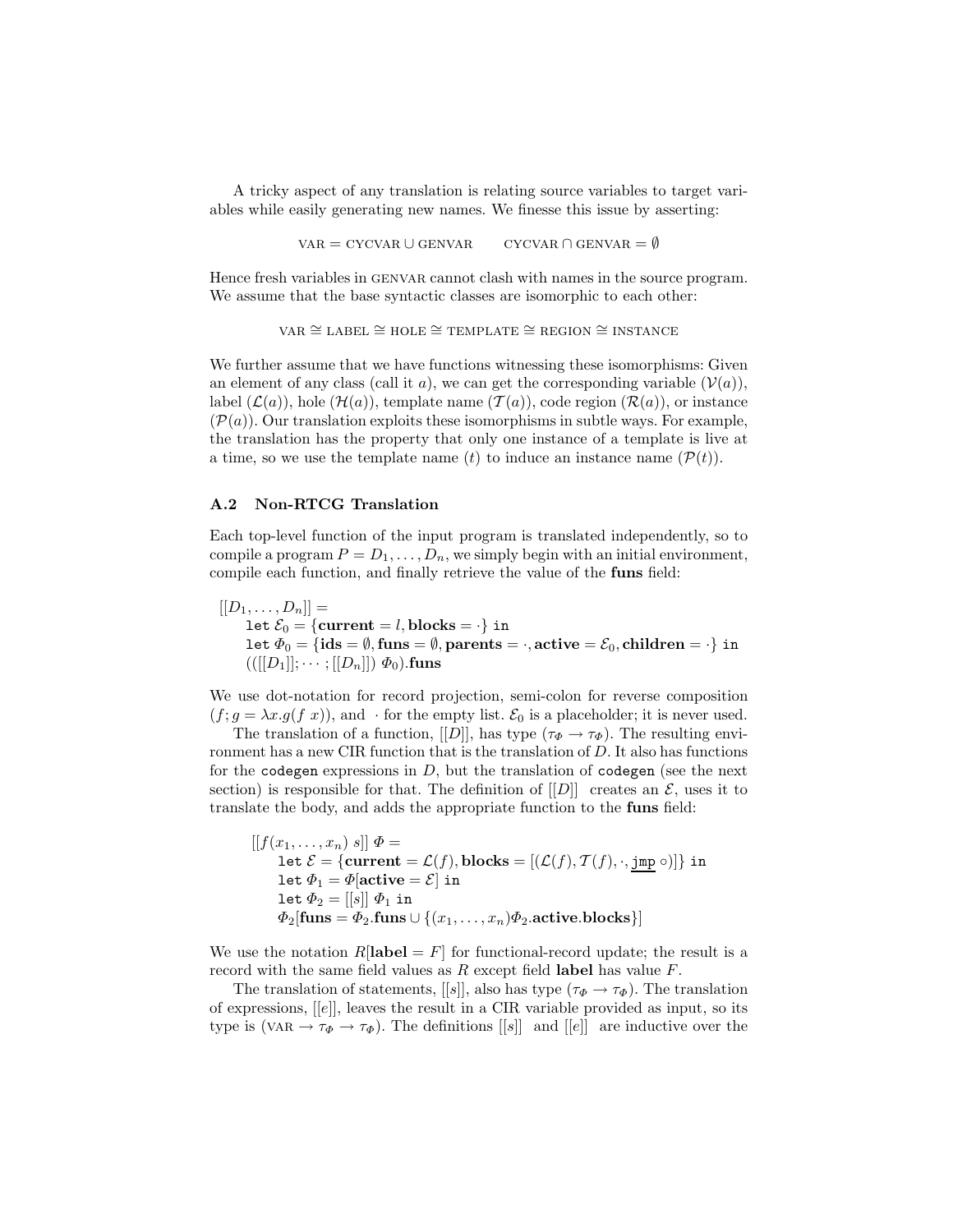structure of Mini-Cyclone statements and expressions. The rest of this section presents the non-RTCG cases for these definitions. We begin with the simpler cases, relying on intuition to get the feeling for the translation. Then we define the unfamiliar notation. Finally, we present the more difficult cases.

All of the non-RTCG expression forms appear straightforward to translate. The main responsibility is to generate fresh variables to hold intermediate results:

| $  i   x =$                                                                                                                           | $[ e_1+e_2 ]x=$              | $[[e_0(e_1,\ldots,e_n)]]$ $x=$              |
|---------------------------------------------------------------------------------------------------------------------------------------|------------------------------|---------------------------------------------|
| $emit x := i$                                                                                                                         | let $x_1 = newVar$ then      | let $x_0 = newVar$ then                     |
|                                                                                                                                       | let $x_2 = newVar$ then      | .                                           |
| $\left\vert \left[ x\right\vert \right\vert y=% \frac{\left( 1\right) }{2\pi }\sqrt{\frac{y^{2}}{2\pi }}\left\vert y\right\vert ^{2}$ | $[[e_1]] x_1;$               | let $x_n = newVar$ then                     |
| $emit y := x$                                                                                                                         | $[[e_2]] x_2;$               | $[ e_0 ] x_0;$                              |
|                                                                                                                                       | <i>emit</i> $x := x_1 + x_2$ | .                                           |
| $  f   x =$                                                                                                                           |                              | $\left[ \left[ e_{n}\right] \right] x_{n};$ |
| emit $x := \mathcal{L}(f)$                                                                                                            |                              | <i>emit</i> $x := x_0(x_1,,x_n)$            |

The following statement cases are also relatively straightforward:

 $[[x := e]] =$  $[[e]] x$  $[[s_1;s_2]]=$  $[[s_1]];$  $[[s_2]]$  $[[return e]] =$ let  $x = newVar$  then  $[|e|]x;$  $emit$  retn  $x$ 

To make the meaning of these definitions precise, we first describe the translation of constant integers. The body, *emit*  $x := i$ , appends  $x := i$  to the body of the current block. In general, the expression *emit*  $\iota$  takes an environment,  $\Phi$ , and produces an identical environment except that the instruction  $\iota$  is appended to the current block<sup>3</sup> of the active function. Analogously, the expression *emit*  $\chi$ replaces the control transfer of the current block with  $\chi$ .

Notice that the argument to the emit function,  $x := i$ , is not a proper CIR instruction because x is a meta-variable. However, the translation will apply  $[[e]]$ to (an expression that evaluates to) a CIR variable, so we define  $x := i$  to mean the CIR syntax obtained by replacing  $x$  with the value to which it is bound. We blur this distinction between meta-variables and variables for the other CIR constructs analogously.

Now consider  $[[e_1 + e_2]]$  x. The last three lines are already well-defined (recall  $f; g = \lambda x. g(f \ x)$ . The rest of the body has two nested occurrences of the form let  $y = f$  then g. For example, the outer occurence has  $x_1$  for y, newV ar for f, and the rest of the body for g. We define let  $y = f$  then g to mean  $(f(\lambda y, g))$ . That is, f is a function expecting a continuation and  $\lambda y$ . g is such a continuation.

Hence  $newVar$  has type  $(VAR \to \tau_{\Phi} \to \tau_{\Phi}) \to \tau_{\Phi} \to \tau_{\Phi}$ ; given a continuation and an environment, it returns an environment.  $newVar$  invokes the continuation with a new variable and an environment that remembers the used variable: $4$ 

 $newVar k \Phi = k''x'' \Phi[ids = \Phi \cdot \text{ids} \cup \{''x''\}]$  (where  $''x'' \in \text{GENVAR} \setminus \Phi \cdot \text{ids})$ <br><sup>3</sup> That is, the block in  $\Phi$  active blocks with label equal to  $\Phi$  active current.

 $3$ <sup>4</sup> We write  $''x''$  to emphasize that it is a CIR variable, not a meta-variable.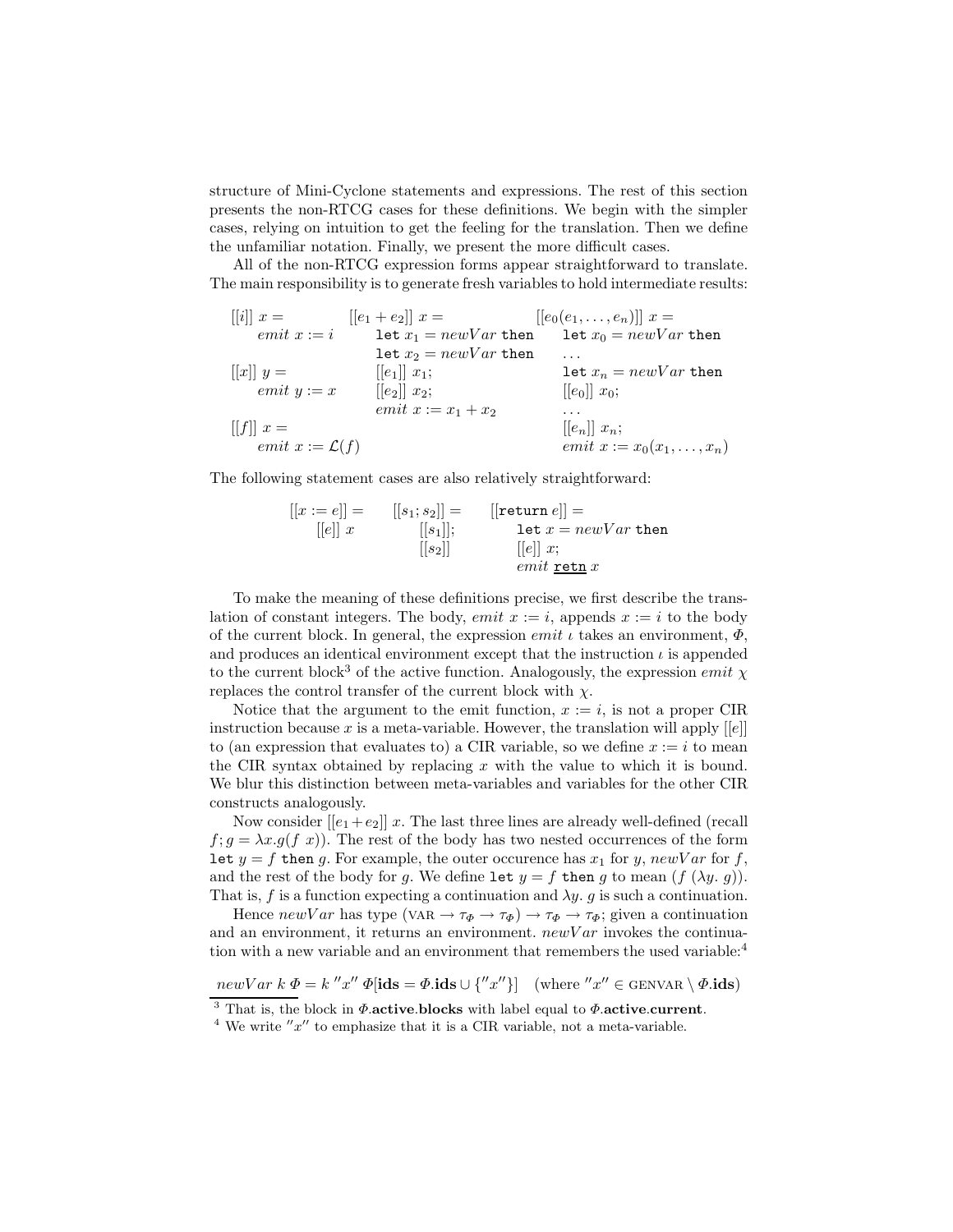We have now described all of the notation used above. The remaining non-RTCG constructs manipulate control flow, so they are more complicated:

 $[[if(e) s_1 \t\t\t\telse $s_1$] =$ let  $x = newVar$  then  $[[e]] x;$ let  $(b_0, b_t) = changeBlock$  then  $[[s_1]]$ ; let  $(b_1, b_f) = changeBlock$  then  $\vert [s_2] \vert;$ let  $(b_2, b_m) = changeBlock$  then let  $d_f = genDest(b_0, b_f)$  then let  $d_m = genDest(b_1, b_m)$  then emit  $b_0$ : jnz  $x ? \circ : d_f$ ; emit  $b_1$ : jmp  $d_m$ ;  $emit b_2$ : jmp  $\circ$  $[[\texttt{while}(e) s]] =$ let  $(b_0, b_t) = changeBlock$  then let  $x = newVar$  then  $[|e|]x;$ let  $(b_1, b_b) = changeBlock$  then  $[|s|];$ let  $(b_2, b_e) = changeBlock$  then let  $d_e = genDest(b_1, b_e)$  then let  $d_t = genDest(b_2, b_t)$  then emit  $b_0$ : jmp  $\circ$ ; emit  $b_1$ :  $\overline{\text{jnz}}\ x$  ?  $\circ$  :  $d_e$ ; emit  $b_2$ : jmp  $d_t$ 

Both definitions follow the same strategy: Generate the subterms while remembering the entry and exit blocks for each. Then replace various transfers to create the correct control flow. For example, the translation of conditionals uses  $b_0$  to hold the label of the block in which the translation of  $e$  ends and  $b_t$  to hold the label of the block in which the  $s_1$  begins. The terms of the form *emit b*:  $\chi$  are defined to mean that the environment they produce is like the one they consume ( $\Phi$ ) except that the block in  $\Phi$ **.active.blocks** with label b now has transfer  $\chi$ .

In the absence of RTCG, we can let  $genDest$   $(b_{src}, b_{dst})$  k  $\Phi = k b_{dst} \Phi$ . The next section explains why this definition is insufficient and replaces it. changeBlock invokes its continuation with a pair of labels. The first is the label of what was the current block. The second is the label of a new empty block added to the end of the active function and made the current block. The new block has the same template name as the old current block.

changeBlock  $k \Phi =$ let  $\mathcal{E} = \Phi$  active in let  $b_{old} = \mathcal{E}$ .current in let  $b = newVar$  then let  $l = \mathcal{L}(b)$  in let  $t = currentTemplate \mathcal{E}$  in let  $\mathcal{E}' = \{$ **current** = *l*, **blocks** =  $append(\mathcal{E}.blocks, [(l, t, \cdot, jmp \circ)])\}$  in  $k \; (b_{old}, b) \; \mathbf{\Phi}[\text{active} = \mathcal{E}']$ 

currentTemplate  $\mathcal E$  evaluates to the template name of the block in  $\mathcal E$ **blocks** with label  $\mathcal{E}$ **current**. appends two lists.

#### **A.3 RTCG Translation**

We now explain how the four Mini-Cyclone constructs specific to RTCG are compiled. We begin with codegen and use it to explain most of the new concepts: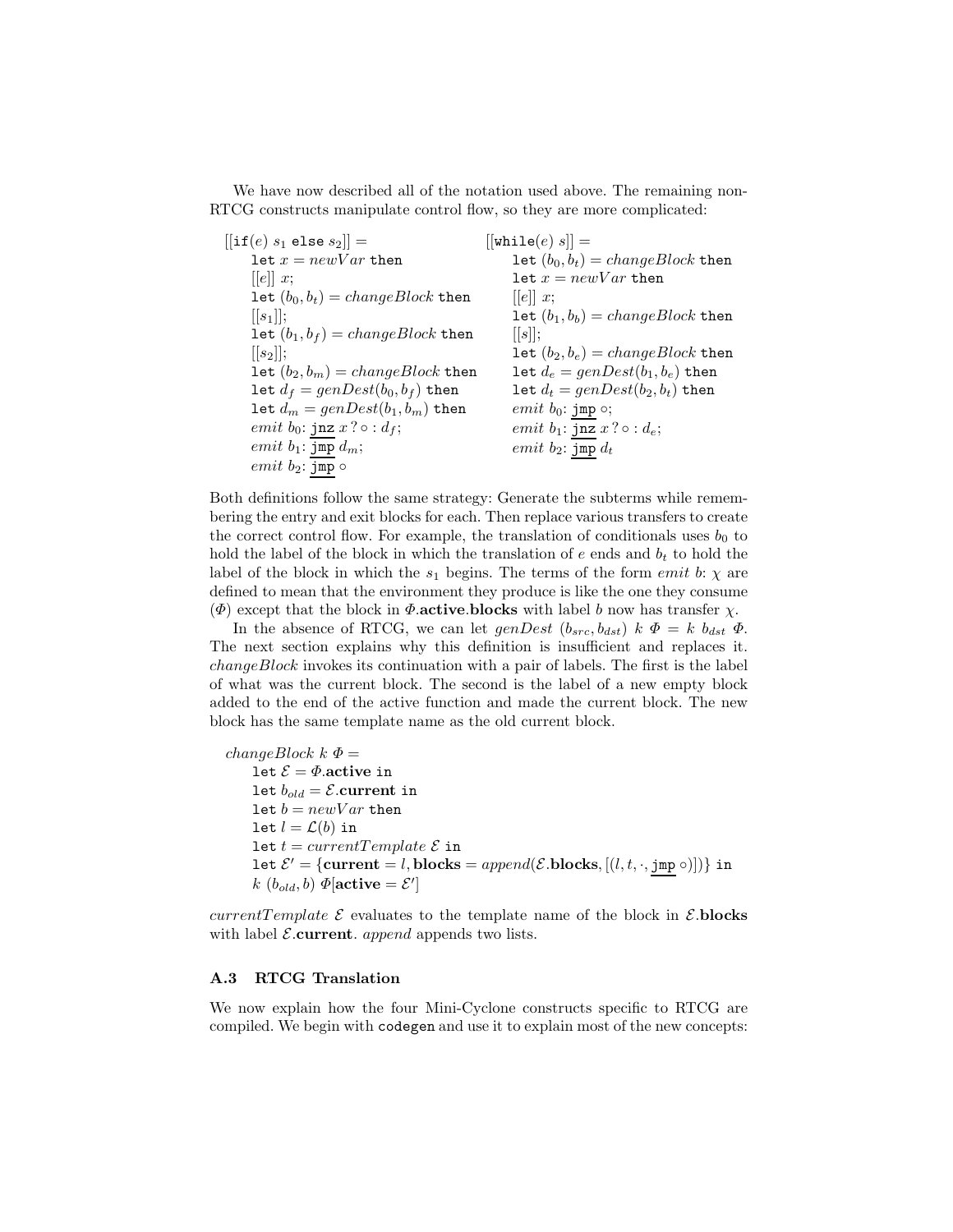$[[codegen f(x<sub>1</sub>,..., x<sub>n</sub>)s]] x  $\Phi_0 =$$ let  $\Phi_0 = emit \mathcal{R}(f) := \underline{\text{start}} \mathcal{L}(f) \Phi_0$  in let  $\Phi_0 = emit \mathcal{P}(f) := \text{copy } \mathcal{T}(f)$  into  $\mathcal{R}(f) \Phi_0$  in let  $\Phi_1 = \Phi_0$  [parents =  $\overline{\Phi_0}$ .active ::  $\Phi_0$ .parents [children =  $\cdot$ ] in let  $\Phi_2 = [[f(x_1, \ldots, x_n)s]] \Phi_1$  in let  $\Phi_3 = \Phi_2$  [parents = tail( $\Phi_2$ **.parents**)]  $[\text{active} = head(\Phi_2.\text{parents})]$  $[children = \Phi_0$ .children in (emit  $x := \underline{\text{end}} R(f)$ )  $\Phi_3$ 

The translation creates both generating code and generated code. At the generating level, it allocates the code region  $(\mathcal{R}(f)) := \underline{\text{start}} \mathcal{L}(f)$ ; copies the first template  $(\mathcal{P}(f)) := \text{copy } \mathcal{T}(f)$  into  $\mathcal{R}(f)$ ; and, after everything else, converts the code region to executable code  $(x := \text{end } \mathcal{R}(f))$ . At the generated level, we translate the function declaration. This translation needs the generating code's environment in order to translate cut statements. Therefore, we give it an environment where the first element of **parents** is the active function's environment.

After translating the generated function, we create an environment for translating the rest of the parent. The **parents** and **active** fields of  $\Phi_3$  must be set from  $\Phi_2$  rather than  $\Phi_0$  because any top-level cut or fill constructs in s affect the value of  $\Phi_2$ **parents**. The **children** field must come from  $\Phi_0$  because the codegen may be within a cut or fill.

The translations for cut and splice are pleasingly symmetric:

 $[[\text{cut } s]] =$  $emit\texttt{jmp}\circ;$  $\downarrow$   $[[s]]$ ; newTemplate  $[$ [splice  $s$ ]] =  $\uparrow$  newTemplate;  $\uparrow$  [[s]]; ↑  $emit$  jmp  $\circ$ 

Recall that the purpose of  $\text{cut } s$  is to execute s in the parent of the function in which the cut appears. So  $\downarrow$  gives [[s]] an environment that "shifts" the head of **parents** to **active** and the **active** field to the head of **children** and then "unshifts" after the translation of s. The  $\uparrow$  term used in splice s "shifts" and "unshifts" in the opposite direction. To be precise, we define:

```
up \Phi = \Phi[parents = \Phi.active :: \Phi.parents, active = head(\Phi.children),
```

```
down \ \Phi = \Phi[children = \Phi.active :: \Phi.children, active = head(\Phi.parents),
              \textbf{parents} = \text{tail}(\Phi.\textbf{parents})
```

```
\downarrow e = down; e; up
```
 $\uparrow e = up$ ; e; down

Translation of well-formed source code will never apply *tail* to an empty list. Note that Section 5 defines  $\downarrow$  and  $\uparrow$  quite differently.

With this notation, we can explain the translation of cut and splice. When moving from child to parent, we emit a jmp ∘ to end the current block. The